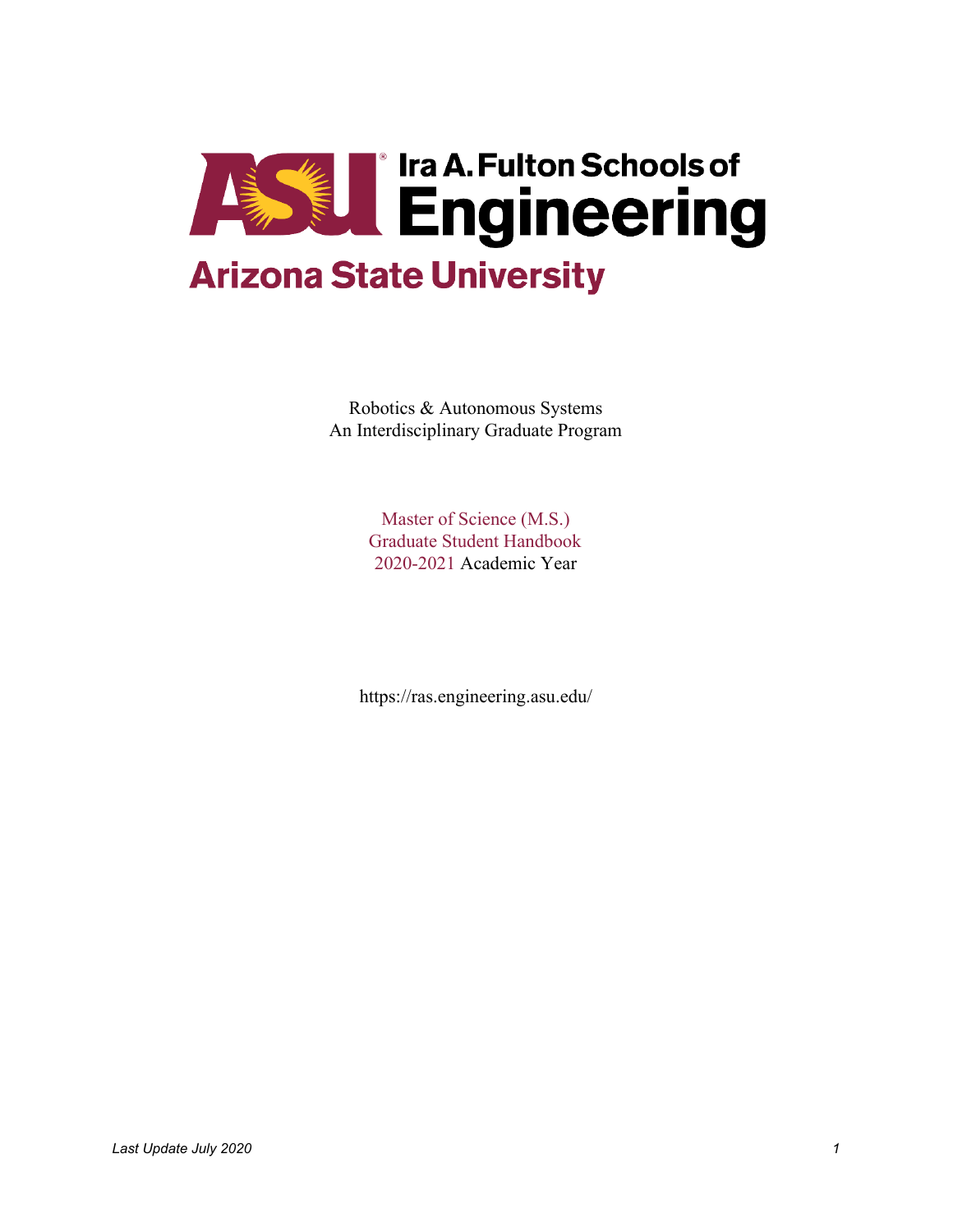# **Contents**

| Program Overview                                                          | $\mathbf{3}$ |
|---------------------------------------------------------------------------|--------------|
| Program Admissions Information                                            | 5            |
| <b>Program Requirements</b>                                               | 8            |
| Student Code of Conduct and Academic Integrity                            | 15           |
| Program and University Procedures and Policies                            | 15           |
| Research Standards for Publication of Thesis                              | 15           |
| Curricular Practical Training (CPT) and Optional Practical Training (OPT) | 18           |
| Financial Assistance Policies and Procedures                              | 20           |
| <b>Conduct and Conflict Resolution</b>                                    | 21           |
| Program and University Resources                                          | 23           |
| Archived Editions of This Handbook                                        | 23           |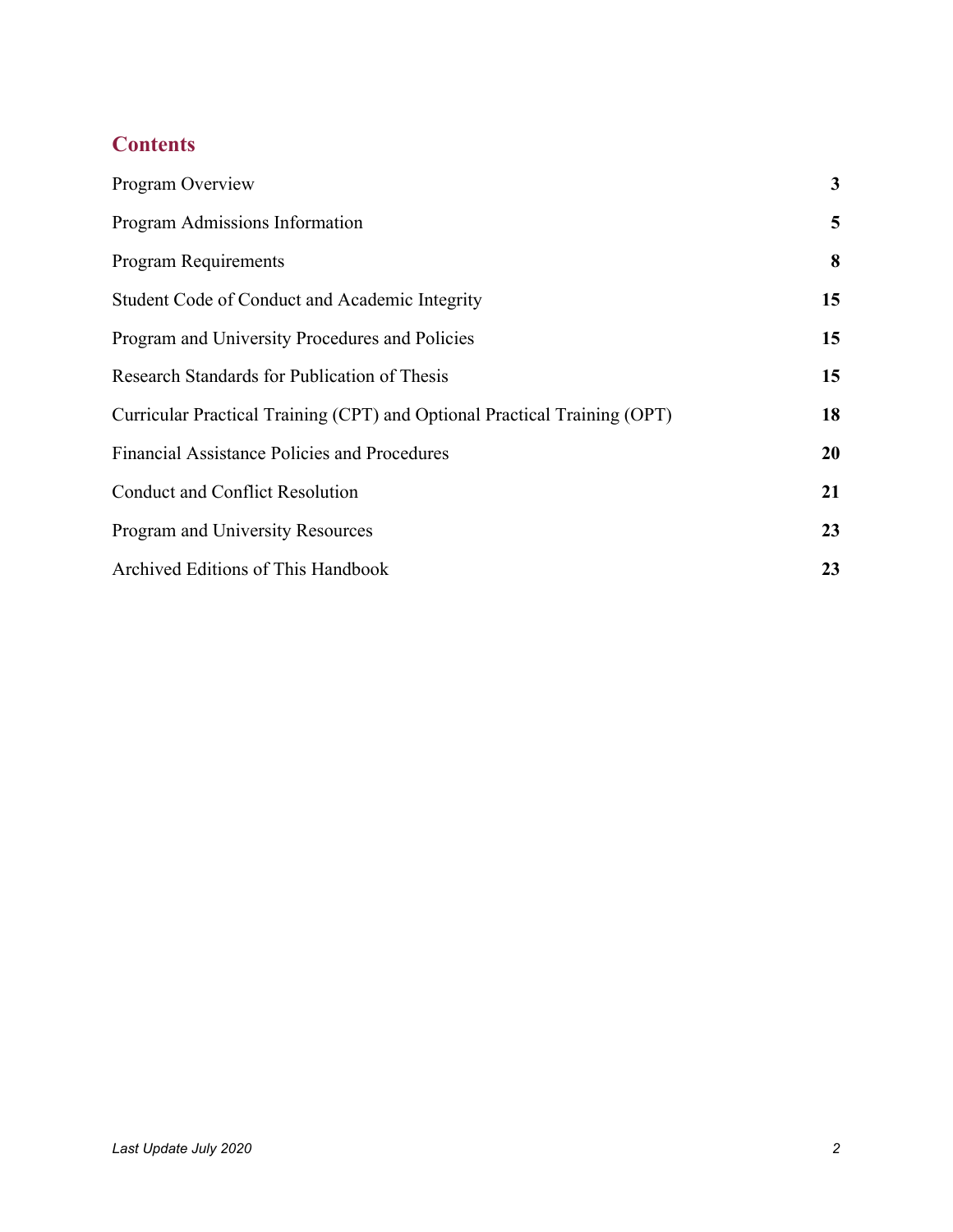# <span id="page-2-0"></span>**Program Overview**

Robotics and autonomous systems are interdisciplinary technologies that impact manufacturing, transportation, aerospace, defense, healthcare, etc. The ASU Robotics Faculty Group includes faculty from several engineering disciplines, and a large number of graduate robotics-related engineering courses are already being offered at both the Tempe and Polytechnic campuses. Autonomous systems and robotics are related and extend the field of "traditional" robotics to emerging fields such as collective behavior, autonomous vehicles, advanced sensing technologies, etc. This interdisciplinary MS degree brings together students from various engineering backgrounds and allows them to take advantage of the broad variety of available courses and faculty.

The Master of Science (M.S.) in Robotics and Autonomous Systems has four concentrations, and applicants are required to select one concentration at the time of application.

#### **Mechanical & Aerospace Engineering**

This concentration is offered by the School of Engineering of Matter, Transport, and Energy at the Tempe campus. It is appropriate for students who wish to emphasize applications in mechanical or aerospace engineering and provides students with the necessary background and skills for a broad range of applications of robotics and autonomous systems. Students will get a solid theoretical and practical background in a variety of topics that include theory, design, and implementation of control systems, kinematics, and dynamics of rigid and non-rigid (flexible, soft) robotic systems, design, and bio-inspiration in controller design and hardware, swarm robotics, as well as embedded systems programming. Most importantly, students in this concentration will be exposed to state-of-the-art and emerging theories and implementations related to human-robot interaction, robotics, and automation in healthcare, manufacturing, automotive controls, as well as a plethora of everyday life applications of robotics and autonomous systems. This concentration prepares engineers for doctoral study or industrial positions that specialize in research, project management, and product innovation related to robotics and autonomous systems. Modern robotics and autonomous systems laboratory facilities are available to support research investigations. Portfolio (non-thesis), Applied Project, and thesis options are available. Students are required to take two core courses (MAE 501, MAE 547), two courses from the concentrations (MAE  $506 + 1$ ), and up to six electives, with at least two electives selected from outside the concentration.

| Phone: (480) 965-4979    | PO Box 876106        |
|--------------------------|----------------------|
| Email: SEMTEGrad@asu.edu | Tempe, AZ 85287-6106 |

#### **Systems Engineering**

This concentration is offered by The Polytechnic School at the Polytechnic campus, in Mesa, AZ. It is appropriate for students who wish to emphasize applications in systems engineering. The systems concentration will prepare students to identify, model, analyze, interpret, optimize, and manage the multidimensional interactions of the ever-increasing complexity of modern mechatronic and robotic problems. Subject areas include mechatronics, controls, foldable robotics, soft robotics, medical robotics, design, additive manufacturing, and industrial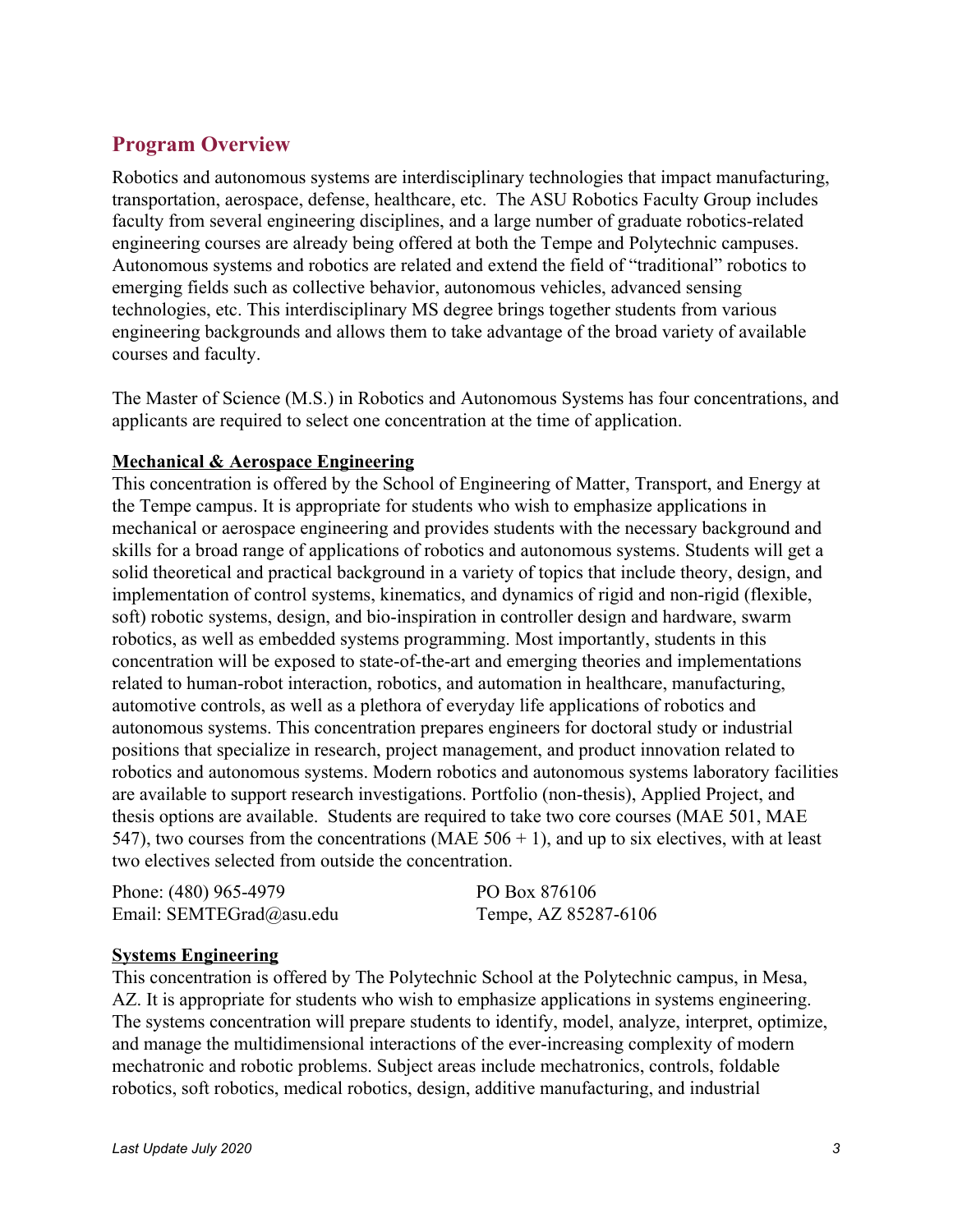automation. Engineering students that complete the systems concentration will be well prepared for doctoral study or industrial positions related to robotics and autonomous systems as they will possess the necessary expertise to advance systems integration of key industry and government sectors, and to contribute to the body of knowledge on interdisciplinary methods, techniques, and strategies for designing and managing complex robotic systems.

Portfolio (non-thesis), applied project, and thesis options are available. Students are required to take two core courses (MAE 501, MAE 547), two courses from the concentrations (EGR 550 + 1), and up to six electives, with at least two electives selected from outside the concentration.

| Phone: (480) 727-4723        | 6049 S. Backus Mall |
|------------------------------|---------------------|
| Email: $polygrad(a)$ asu.edu | Mesa, AZ 85212      |

#### **Electrical Engineering**

This concentration is offered by the School of Electrical, Computer, and Energy Engineering at the Tempe campus. It is appropriate for students who wish to emphasize applications in electrical engineering. Students will get a solid theoretical and practical background in a variety of topics that include theory, design, and implementation of control systems, signal processing, real-time and embedded systems, computer vision, and machine learning. Students in this concentration will be exposed to state-of-the-art and emerging theories and implementations related to sensing, data processing, adaptive control, automated mobility, autonomous systems, human-machine interaction, robotic applications in various domains including but not limited to public safety, manufacturing, healthcare, automotive, and assistive technologies. This concentration prepares engineers for doctoral study or industrial positions that specialize in research, project management, and product innovation related to robotics and autonomous systems. Modern robotics and autonomous systems laboratory facilities are available to support research investigations. Comprehensive exam (non-thesis) and thesis options are available. Students are required to take two core courses and up to six electives, with at least two electives selected from outside the concentration. Students are required to take two core courses (MAE 501, MAE 547), two courses from the concentration (EEE 582 Linear System Theory and EEE 588 Design of Multivariable Control Systems), and up to six electives, with at least two electives selected from outside the concentration.

Phone: (480) 965-3424 Email: [eceegrad@asu.edu](mailto:eceegrad@asu.edu) PO Box 875706 Tempe, AZ 85287-5706

#### **Artificial Intelligence**

This concentration is offered by the School of Computing, Informatics, and Decision Systems Engineering at the Tempe campus. It is appropriate for students who wish to emphasize applications in artificial intelligence/computer science. Students will get a solid theoretical and practical background in a variety of topics that facilitate the study of ["intelligent agents](https://en.wikipedia.org/wiki/Intelligent_agent)" that is any robotic system that perceives its environment and takes actions that maximize its chance of successfully achieving its goals. Thus, students in this concentration will be exposed to the frontiers of the general topics in AI, including statistical machine learning, computer vision, natural language processing, knowledge retrieval and reasoning, and formal methods of planning. When compared to the other concentrations, the AI concentration focuses more on the algorithmic aspects of robotics. This concentration prepares engineers for doctoral study or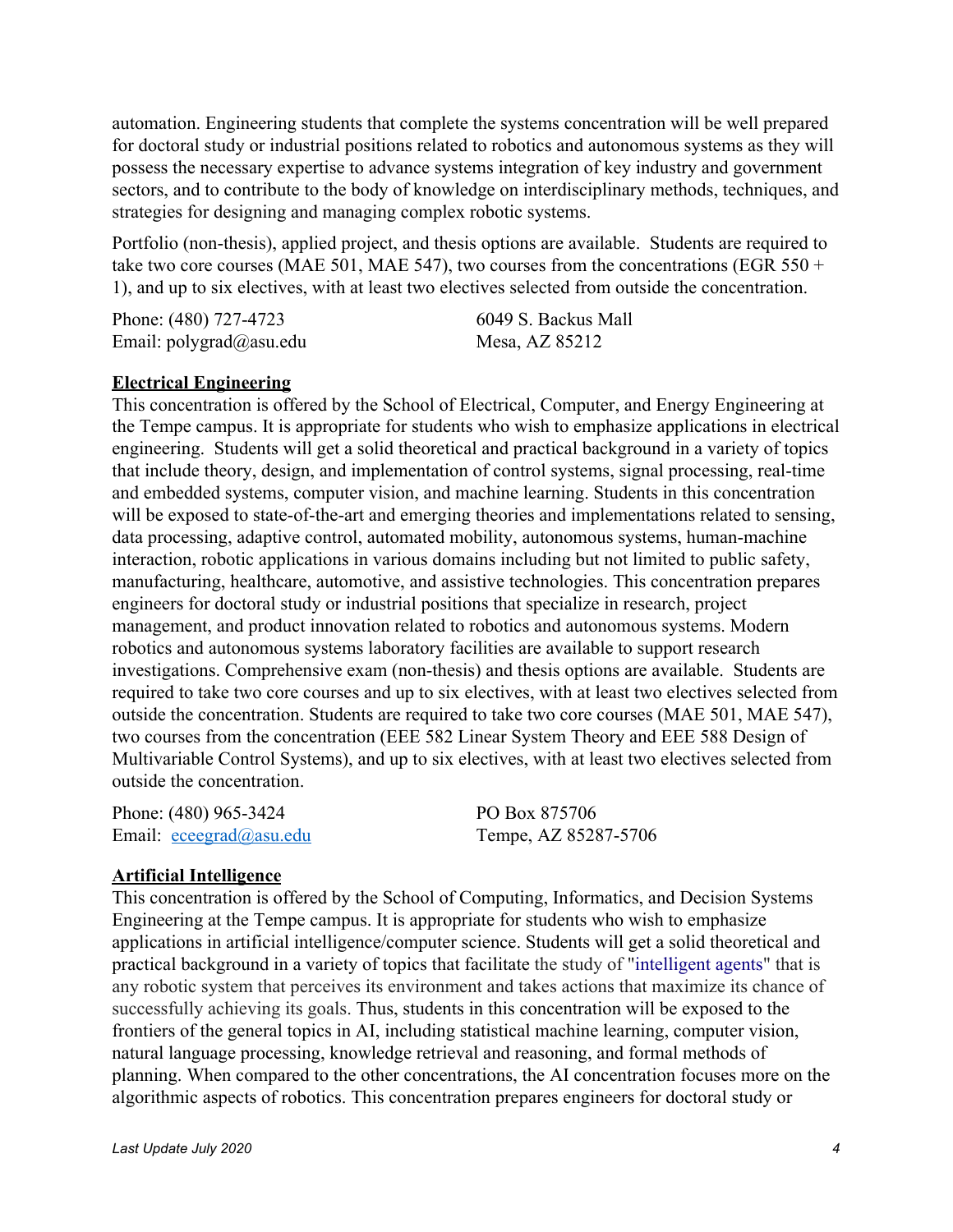industrial positions that specialize in research, development, project management, and product innovation related to autonomous intelligent systems. Modern robotics and autonomous systems laboratory facilities and state-of-the-art computing resources are available to support research investigations. Portfolio (non-thesis), and thesis options are available. Students are required to take two core courses (MAE 501, MAE 547), four courses from the concentration (CSE 571 + 3), and up to four electives, with at least two electives selected from outside the concentration.

<span id="page-4-0"></span>Phone: (480) 965-3199 Email: cidse.advising@asu.edu PO Box 878809 Tempe, AZ 85287-8809

# **Program Admissions Information**

An applicant must fulfill the requirements of both the ASU Graduate College and the Ira A. Fulton Schools of Engineering.

# **Eligibility and GPA Requirements**

An applicant must have a minimum of a bachelor's degree (or equivalent) or master's degree from a regionally accredited college or university in a related field such as engineering, physics, or mathematics. A minimum of a 3.0 cumulative GPA (scale is  $4.0 = "A"$ ) in the last 60 hours of a student's bachelor's degree program is required.

## **Application Deadlines**

Students can apply for and be admitted in either the spring or fall semesters. The priority deadline for fall semester admission is December 31, and the priority deadline for spring semester admission is August 15. To receive full consideration, submit all required documents by the deadline. International students must apply by April 15 for the fall semester and October 1 for the spring semester to ensure visa documents may be processed on-time.

## **Application Requirements**

Applicants are required to submit:

- **Graduate admission application** at<https://webapp4.asu.edu/dgsadmissions/Index.jsp> and pay the application fee
- **● Official transcripts**
- **Letter of intent/written statement**: The statement should explain professional goals and reasons for desiring to enroll in the M.S. program. A student interested in pursuing a thesis option should describe any research experience, indicate personal research interests, and identify two or three ASU RAS faculty with matching research interests.
- Professional resumé or curriculum vitae
- **GRE scores**
	- o The GRE is not required for domestic applicants who have graduated with a Bachelor's degree from a US Institution or international applicants who have graduated with a Bachelor's degree from an ABET-accredited program in the US. If you meet those criteria, please contact the advising office for the concentration that you have applied to (contact information found [here\)](https://ras.engineering.asu.edu/contact/) after you have applied to the program in order to have the GRE waived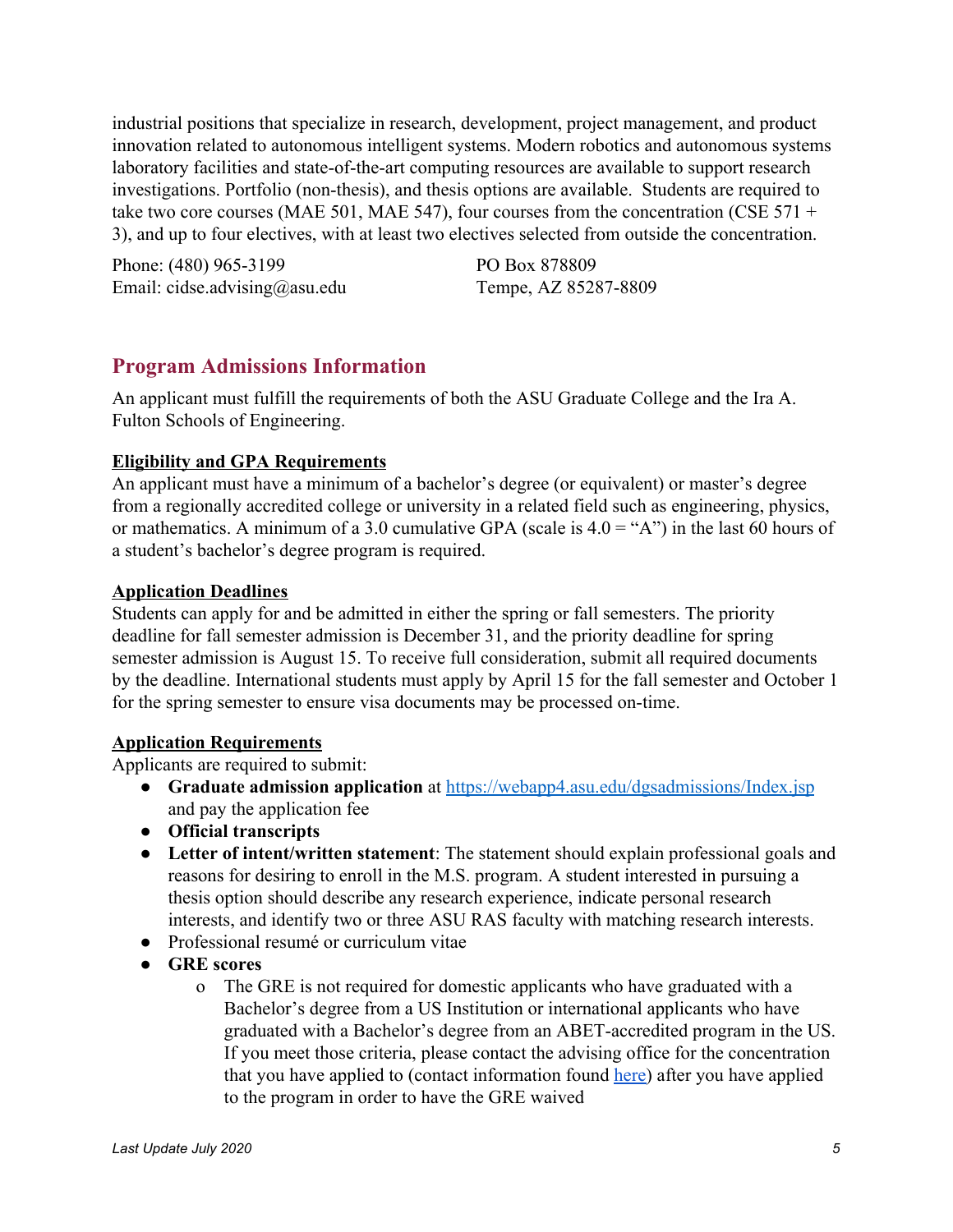- o The program does not require specific subject GRE scores. The ASU institution code is 4007, and there is no department code (use 0000 if required).
- **● Proof of English proficiency**
	- o The University requires all international applicants from a country whose native language is not English to provide the Test of English as a Foreign Language (TOEFL), the International English Language Testing System (IELTS), or the Pearson scores.
	- o This program requires a minimum score of 575 (paper-based) or 90 (internet-based) TOEFL, 7 IETLS, or 65 Pearson as expectations for admission.
	- o Applications are not processed until the university receives official scores, which are valid for two years from the start date of the degree program.
	- o Please address all TOEFL questions to Graduate Admissions. The ASU institution code is 4007 if department code is required use 0000.
	- o If a student has completed coursework in the US, they can contact Graduate Admission to see if they qualify for a waiver.
	- o Global Launch at ASU offers an online alternative to standardized testing for international students who are seeking admission to ASU but need proof of English proficiency.<https://learnenglish.asu.edu/online/admission>
- **● 4+1 Degree Program:**
	- **o Artificial Intelligence Concentration (AI):** Students pursuing a bachelor's degree in one of the following programs can apply to the MS in RAS – Artificial Intelligence Program:
		- Computer Science
		- Software Engineering
		- Computer Systems Engineering
		- **Informatics**
	- **o** Electrical Engineering Concentration (EE): Students pursuing a bachelor's degree in one of the following programs can apply to the MS in RAS- Electrical Engineering Program
		- **•** Electrical Engineering
		- Electrical Engineering (Electric Power and Energy Systems)
	- o Mechanical and Aerospace Engineering Concentration (MAE): Students pursuing a bachelor's degree in one of the following programs can apply to the MS in RAS- Mechanical and Aerospace Engineering Program
		- Mechanical Engineering (excluding concentrations: Energy and Environment and Computational Mechanics)
			- Aerospace Engineering (Aeronautics, AVS GNC, and Astronautics)
	- **o** Systems Engineering Concentration (SE): Students pursuing a bachelor's degree in one of the following programs can apply to the MS in RAS- Systems Engineering Program
		- Automotive Systems,
		- **Electrical Systems,**
		- Mechanical Engineering Systems,
		- Robotics
		- Manufacturing Engineering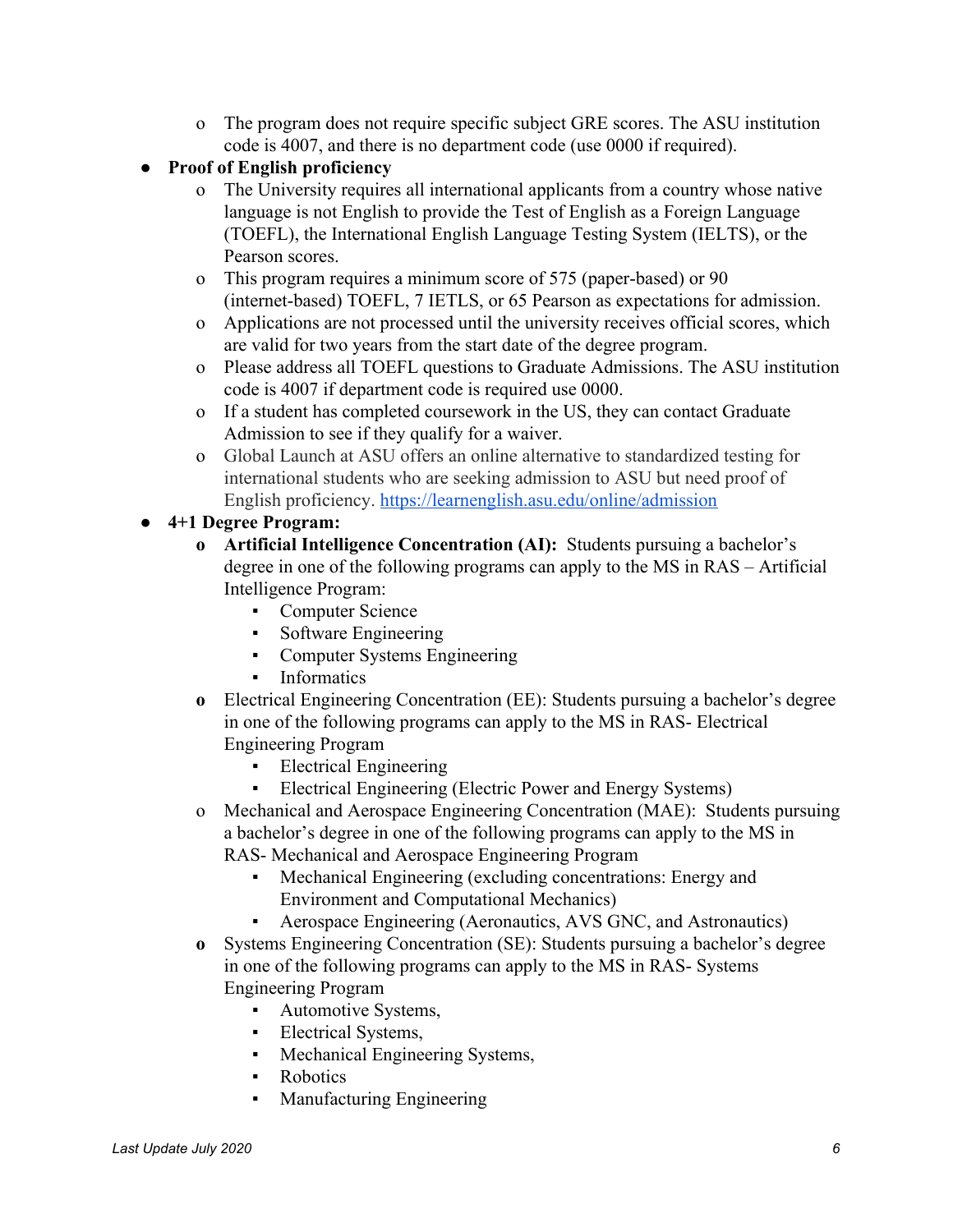- **o GPA Requirement:** Students must have a 3.5 ASU GPA in their undergraduate program. Students must also have 75 credits completed before applying to the program.
- **o Application requirements:**
	- **▪** Graduate Admission Application
	- Proof of English Proficiency, if required
	- **▪** Personal Statement
	- **▪** Resume
	- **▪** 4+1 Application
- **o Degree Requirements:** Students in the accelerated degree program must meet all degree requirements of the bachelor's and master's programs
	- No more than 12 graduate credits may be brought over to the graduate program (This includes shared credits.):
		- **●** RAS-AI: 9 credit hours may be shared. In total upto 12 graduate credit hours may be brought over to the graduate program.
		- **●** RAS-EE: no more than 3 classes (9-12 credits) can be shared between both programs. If 9 credits are shared, an additional 3 credits can be reserved for use in the master's program.
		- **●** RAS-MAE: no more than 9 credits can be shared between both programs and no more than 3 credits can be reserved for use in the master's program.
		- **●** RAS-SE: no more than 3 classes (9 credits) can be shared between both programs and 3 credits can be reserved for use in the master's program.
	- 400-level courses are not allowed
	- Graduate research credits cannot be completed during your undergraduate program
- **Notice of Admission:** The unit submits its recommendation of admission to the Office of Graduate Admissions and the Office of Graduate Admissions sends the final admission decision to the applicant in writing. Students may check the application status on My ASU (my.asu.edu).

# **Recommended Academic Preparation**

Robotics and Autonomous Systems graduate students should know about the following topics before applying for the program at Arizona State University:

- MAT 267: Calculus for Engineers III
- MAT 242: Elementary Linear Algebra
- PHY 121: University Physics I: Mechanics
- MAE 318 System Dynamics and Control I *Prerequisite(s) with C or better: EEE 202; MAE 202 or 212; MAE 384; MAT 267 or 272; PHY 131; PHY 132; Aerospace or Mechanical Engineering BSE major; Pre- or corequisite(s): MAE 301 with C or better if completed*
- MAE 417 System Dynamics and Control II *Prerequisites are Mechanical Engineering BSE or Aerospace Engineering BSE major: MAE 318 with C or better*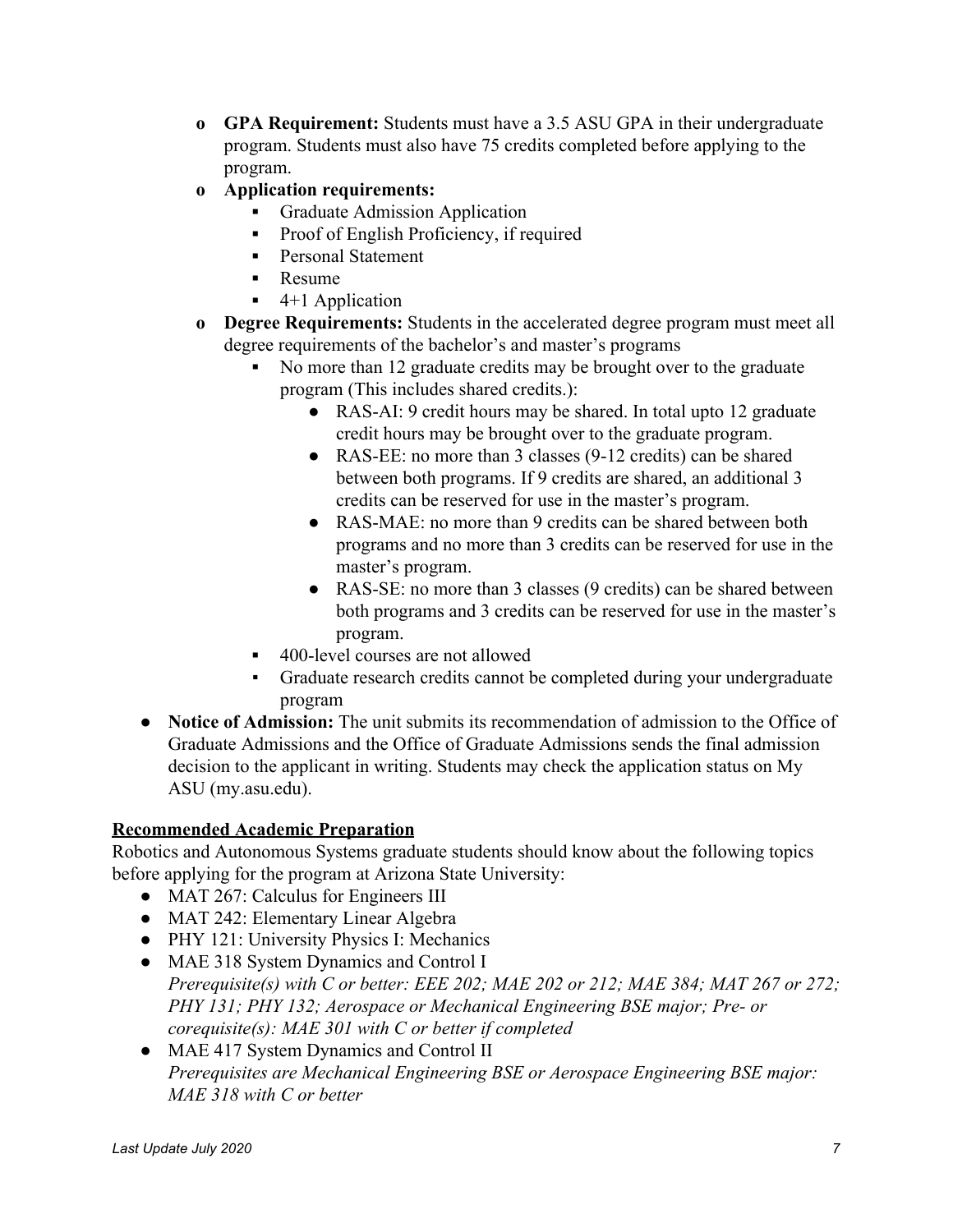Although any engineering student can apply to all concentrations, there are some suggestions for previous background for each concentration:

Mechanical and Aerospace Engineering: Students applying to the Mechanical and Aerospace concentration are expected to possess basic knowledge in key relevant areas, e.g. Kinematics; Dynamics; Programming in MATLAB; System Dynamics and Control; or similar topics. Indicative ASU courses include: MAE201, MAE202, MAE215, MAE318, MAE417.

Systems Engineering: Students applying to the Systems Engineering concentration are expected to possess basic knowledge in key relevant areas, e.g. Feedback and Controls; Embedded Systems; Programming (preferably C or similar language, MATLAB-Simulink-toolboxes). Dynamics; or similar topics. Indicative ASU courses include: EGR 219, EGR 455, EGR 456, EGR 433, PHY 321.

Electrical Engineering: Students applying to the Electrical Engineering concentration are expected to possess basic knowledge in key relevant areas, e.g. Signals and Systems; Feedback and Controls; Computer Architecture & Organization; Embedded Systems; Random Signal Analysis; Programming (preferably C or similar language, MATLAB-Simulink-toolboxes); or similar topics. Indicative ASU courses include: EEE 203, EEE 230, EEE 350, CSE 220, EEE480, EEE481.

Artificial Intelligence: Students applying to the Artificial Intelligence concentration are expected to possess basic knowledge in key relevant areas, e.g. Programming Languages; Discrete Mathematics; Data Structures and Algorithms; or similar topics. Indicative ASU courses include: CSE 220 or 240; MAT 243 or 300; CSE 310.

#### **Transferring Between Concentrations or Programs**

Students who want to change between concentrations or change to another degree program must submit a new application with Graduate Admission. If admitted, the Graduate College's pre-admission policy states that a student is allowed to use only twelve (12) credits with grades of "B" or better from the original program to the new program. However, petitions to the pre-admission policy will be considered on a case-by-case basis.

## <span id="page-7-0"></span>**Program Requirements**

A minimum of 30 credit hours of coursework beyond the bachelor's degree are required to complete the MS degree. All master's students are required to develop and submit an Interactive Plan of Study (iPOS) through your MyASU page during the first semester at ASU. The iPOS should be developed with the aid of the student's academic advisor. The graduate academic advisor, acting on behalf of the graduate program chair, will initially advise the student. Students pursuing the non-thesis option will list the program chair as their faculty advisor. Students pursuing the thesis option should seek out a faculty member in his or her area of study to serve as the thesis advisor and committee chair.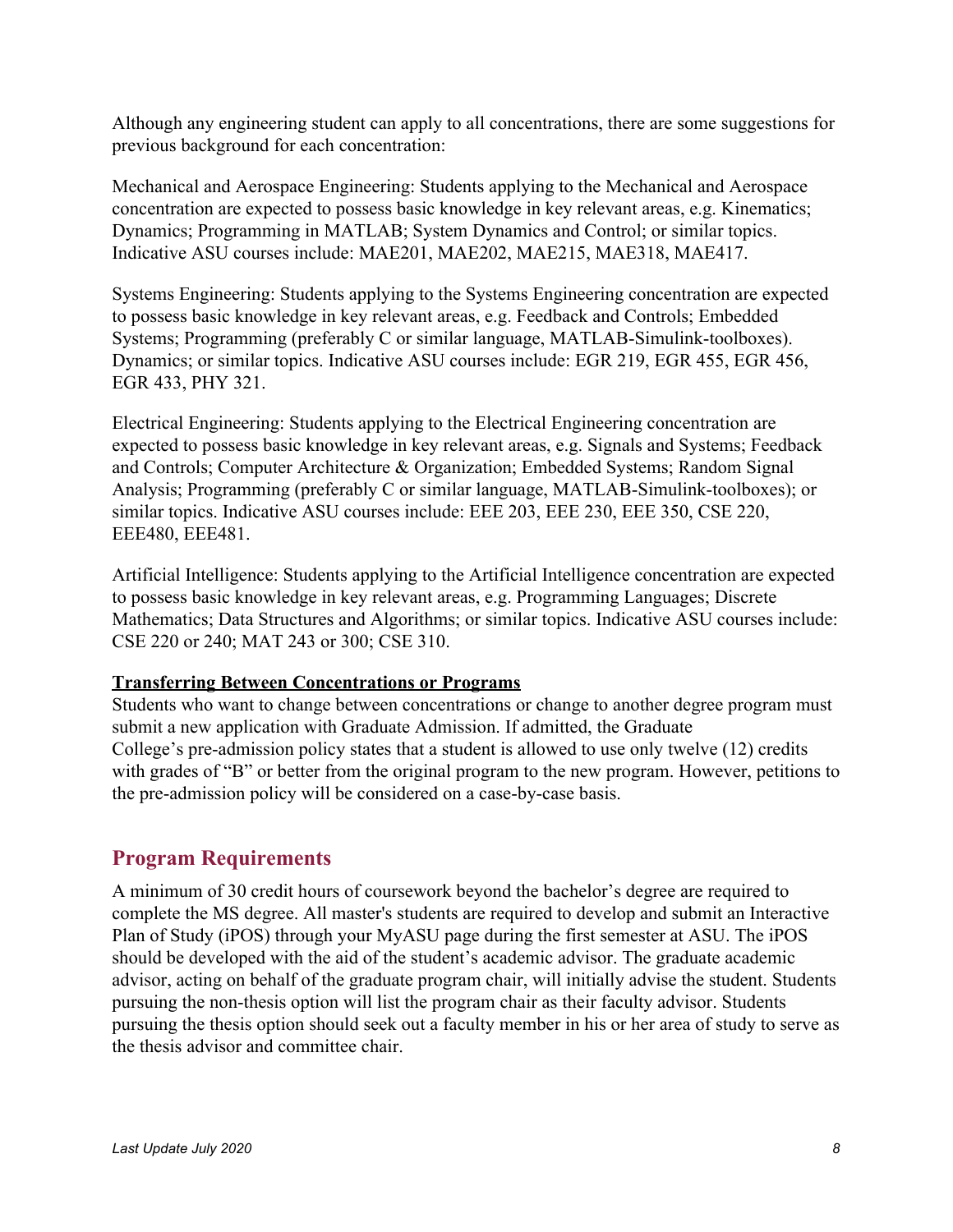#### **Total Number of Credit Hours: 30**

Core: 6 Concentration: 6 (except Artificial Intelligence which requires 12) Electives: 12 to 18 (6 to 12 for Artificial Intelligence) Thesis (6) or Applied Project (3) or Portfolio (0) or Comprehensive Exam (0)

#### **Core (6 credit hours)**

MAE 501 Linear Algebra in Engineering MAE 547 Modeling and Control of Robots (MAE 501 is a pre/corequisite) It is highly recommend that you complete MAE 501 before you register for MAE 547

#### **Concentrations**

All students must select one of the following four concentrations at the time of application:

#### **Mechanical & Aerospace Engineering Concentration (6 credit hours)**

MAE 506 Advanced System Modeling, Dynamics, and Control Plus, one class from the following list: MAE 502 Partial Differential Equations MAE 507 Fundamentals of Control and Optimization

MAE 508 Digital Control: Design and Implementation

MAE 514 Vibration Analysis

MAE 521 Structural Optimization

MAE 542 Design Geometry and Kinematics

MAE 566 Rotary Wing Aerodynamics

MAE 598 Bio-Inspired Robots

MAE 598/527 Finite Element for Engineers

MAE 598 LMI Methods in Optimal and Robust Control

MAE 598 Multi-Robot Systems

#### **Systems Engineering Concentration (6 credit hours)**

EGR 550 Mechatronic Systems Plus, one class from the following list: EGR 555 Mechatronics Device Innovation EGR 557 Foldable Robots EGR 598/575 Applied AI and Machine Learning EGR 598/546 Robotics II EGR 598 System Control and Optimization SES 598 Autonomous Exploration Systems

#### **Electrical Engineering Concentration (6 credit hours)**

EEE 582 Linear System Theory (required) EEE 588 Design of Multivariable Control Systems (required)

EEE 508 Digital Image and Video Processing and Compression EEE 511 Artificial Neural Computation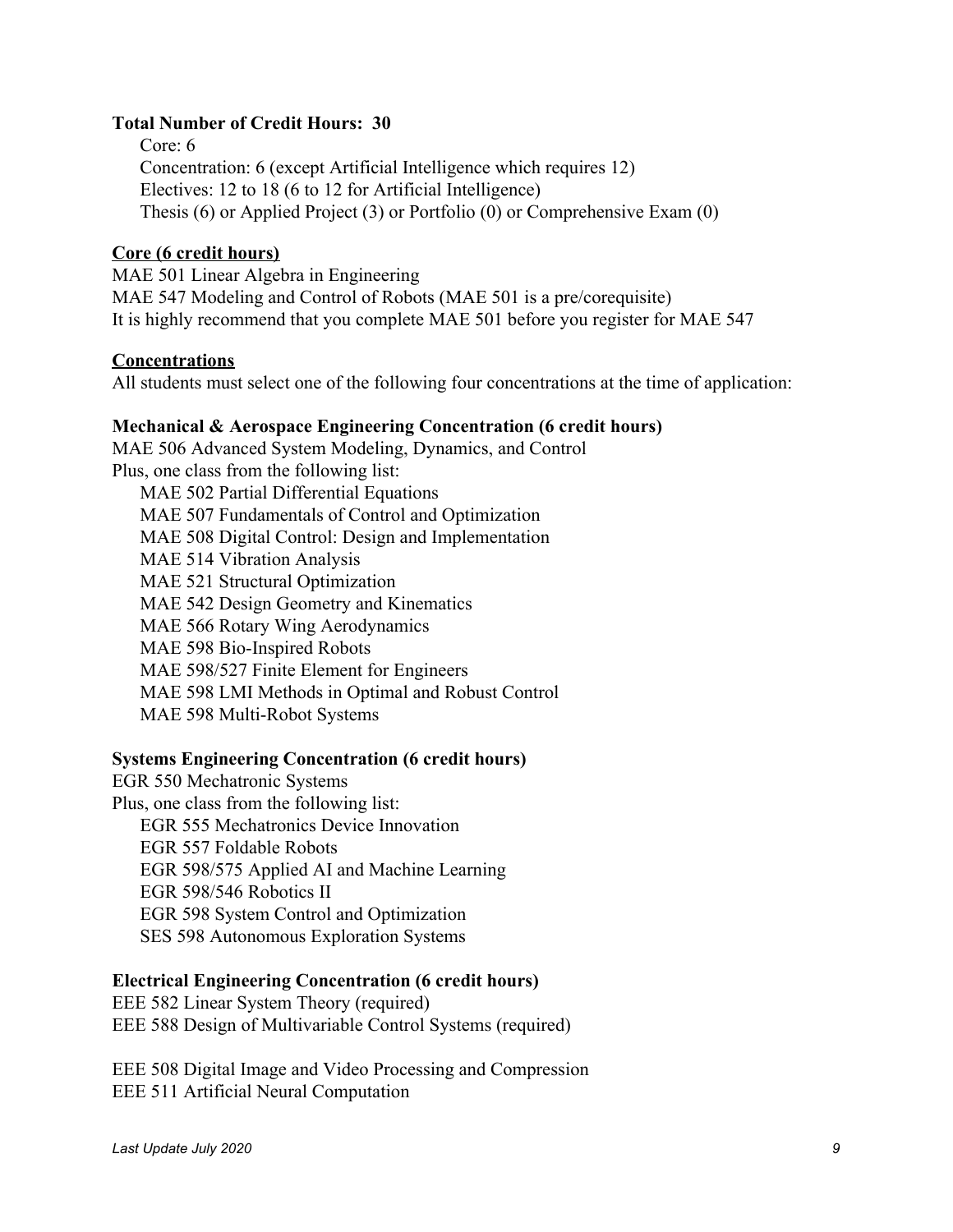EEE 586 Nonlinear Control Systems EEE 591 Feedback Systems EEE 591 Real-Time DSP Systems EEE 598 Deep Learning for Media Processing and Understanding EEE 598 Game Theory EEE 598 Introduction to Electric and Autonomous Vehicles EEE 598 Statistical Machine Learning

#### **Artificial Intelligence Concentration (12 credit hours)**

CSE 571 Artificial Intelligence Plus, three classes from the following list: IEE 598 Optimal Foraging Theory: From Biology to Engineering CSE 522 Real-Time Embedded Systems CSE 551 Foundations of Algorithms CSE 574 Planning and Learning Methods in AI CSE 575 Statistical Machine Learning CSE 576 Topics in Natural Language Processing CSE 591/598 Advances in Robot Learning CSE 591/598 Cyber-Physical Systems CSE 591/598 Human-Aware Robotics CSE 591/598 Multi-Robot Systems CSE 591/598 Perception in Robotics

#### **Electives (6 to 18 credit hours)**

At least two courses (6 credit hours) must be chosen from outside the student's concentration area among the courses listed above. Electives and course offerings are subject to change. Students might need to request overrides for courses that are not in their concentration (EX: RAS-EE students might need to request an override for CSE courses). Please speak to your assigned academic advisor if you need to request an override for one of the courses above. The electives must be graduate courses in science, engineering, mathematics, or others approved by the Graduate Program Committee.

Reading and Conference (CSE 590/EEE 590/MAE 590/EGR 590) might be approved in certain situations. Reading and Conference is an independent study in which a student meets regularly with a faculty member to discuss assignments. The course may include such assignments as intensive reading in a specialized area, writing a synthesis of literature on a specified topic, or writing a literature review of a topic. Not all requests for reading and conference will be approved. The appropriate form needs to be submitted to the student's advising office prior to the end of the registration period in which they are requesting the course. Reading and conference can only be completed one time for upto 3 credits or less that would count as elective credits for the student's plan of study. Only non-thesis students may request a reading and conference course. Many faculty and students will utilize Reading and Conference as a way to determine if doing a thesis together will work. Once a student is working on their thesis under a faculty's supervision, they should not use Reading and Conference as an elective since they should be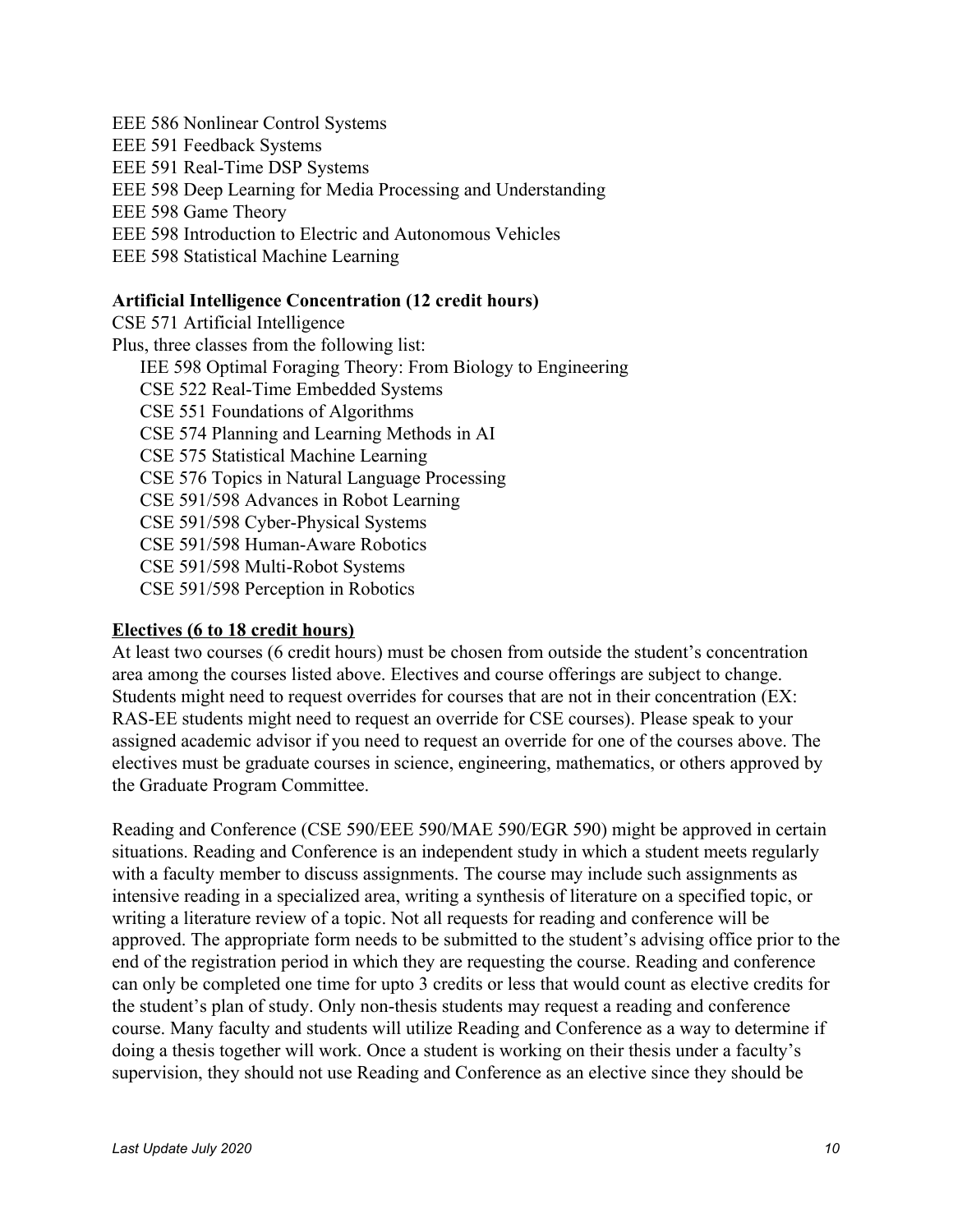registered for thesis credits instead. Reading and conference credits are concentration specific and can NOT be transferred to other concentrations .

### **Culminating Events (0 to 6 credit hours)**

Students are free to choose from among the following culminating experiences:

- Thesis (requires 6 credit hours of MAE 599, EGR 599, EEE 599, or CSE 599) o Typical written thesis and defense
- Applied Project (requires 3 credit hours of MAE 593 or EGR 593)
	- o Typical project report & poster presentation
	- o Note: The Applied Project option is only available in the mechanical  $\&$  aerospace engineering and systems engineering concentrations.
- Portfolio (no course credit hours)
	- o For Artificial Intelligence Concentration: The portfolio is a compilation of three projects that are finished in the required concentration courses; students must write a portfolio report that includes the highlights of the three projects.
	- o For Mechanical & Aerospace Concentration: The portfolio is a compilation of two projects that are finished in the required concentration courses.
	- o Note: This is the default option for students in mechanical  $\&$  aerospace engineering, systems engineering, and artificial intelligence concentrations.
- Comprehensive Exam (no course credit hours)
	- o Note: This is the default option for students in the electrical engineering concentration and is not available in the other concentrations.
	- o The RAS-EE Comprehensive Exam will consist of at least five questions that cover topics from EEE 582, EEE 588, and potentially topics from other EEE courses that all students who are taking the exam have taken. Of the 5 questions, students must answer 4 of them. The exam will be two hours long (120 minutes). The exam will be held around the 6th, 7th, or 8th week of the semester depending on the academic calendar. Students need to sign up in advance and will receive instructions on how to do so at the start of the semester. Students must earn 60% on the exam to pass. Students are allowed two attempts on the exam. If the student fails the exam on their first attempt, they may petition to retake the exam in the immediate next semester. If the student fails the exam on the second attempt, they will be removed from the program. Third attempts on the exam are not permitted.

#### **Thesis**

The thesis option is the research master's degree. A member of the corresponding Graduate Faculty (with co-chair or chair status as specified on the **RAS** website) must agree to serve as the program committee chair (faculty advisor) for a student to be transferred to the MS—thesis degree program. The Graduate Academic Advising Office will need to have confirmation in writing (email is acceptable) from the faculty member agreeing to serve as the thesis chair before a plan change being made to move to the MS—thesis degree. The program committee chair, in consultation with the student, will establish a Program Committee. It shall be composed of a minimum of three members from the ASU faculty with at least two being from the RAS Faculty. If the committee chair has co-chair status on the graduate faculty, the program committee must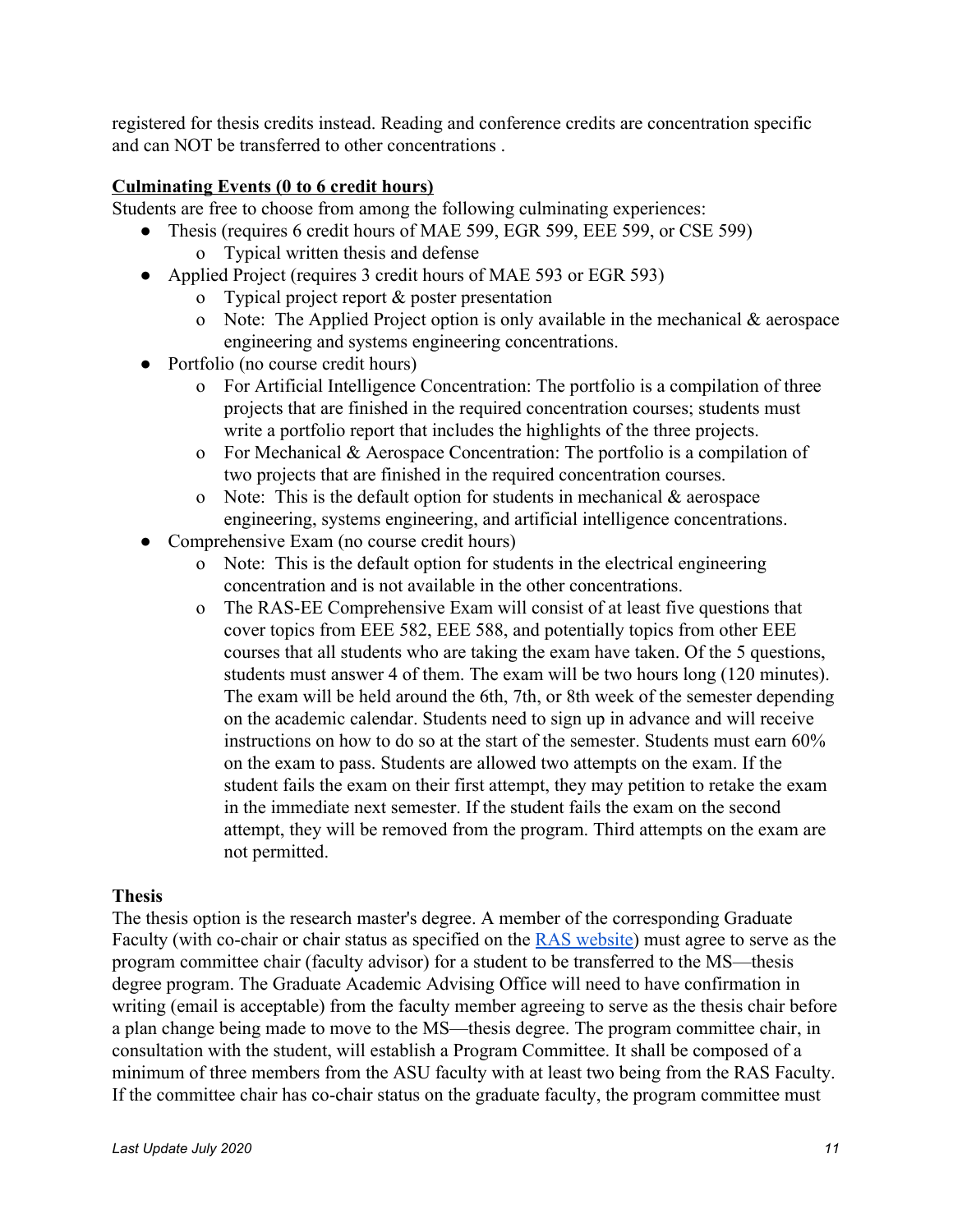include a RAS faculty member with the chair or co-chair status serving as second co-chair. Participation of individuals from institutions external to ASU is encouraged but must be approved by the Graduate Program Chair and the Graduate College.

Once the thesis is completed, the student will submit it to the committee members. There will be an open oral defense following the completion of the thesis. A student can schedule the defense after the student's committee chair has approved the student's thesis format. The student must schedule their defense on My ASU at least 10 working days prior to the defense date.

The supervisory committee evaluates the thesis and the student's performance on the defense. The committee accepts the thesis, accepts it with changes, or rejects it. A rejected decision is final.

Steps to Preparing for Your Defense

Prior to defense:

- 1. Obtain a consensus of approval from the committee chair and members to proceed with the oral defense.
- 2. Schedule a date and time with your committee for the oral defense.
- 3. Important: Ensure that a minimum of 50% of the official committee be physically present at the defense. If at least 50% of the committee cannot be physically present, the defense must be rescheduled. Please see Appendix I for Absent Committee Member Procedures
- 4. Visit the Graduate College website to become familiar with the dates and deadlines on format approval and oral defense.

10 days prior to the defense:

These steps are required to be completed at least 10 working days prior to the date of oral defense.

- 1. Reserve a room with the unit concentration you are pursuing:
	- a. Artificial Intelligence: CIDSE front desk (BYENG),
	- b. Electrical Engineering: See the Academic Advisor
	- c. Mechanical & Aerospace Engineering: See the Academic Advisor
	- d. Systems Engineering: See the Academic Advisor
- 2. Submit an electronic version of your abstract with title, full names of your committee members, defense date/time/place, and your name as you want it to appear on the defense announcement within your unit for announcement purposes. (See the unit academic advisor)
- 3. Schedule your defense on My ASU at least 10 working days prior to the defense with the Graduate College.

On the day of the defense:

1. Set up all your equipment at least one half-hour before your presentation to make sure they work.

After the defense: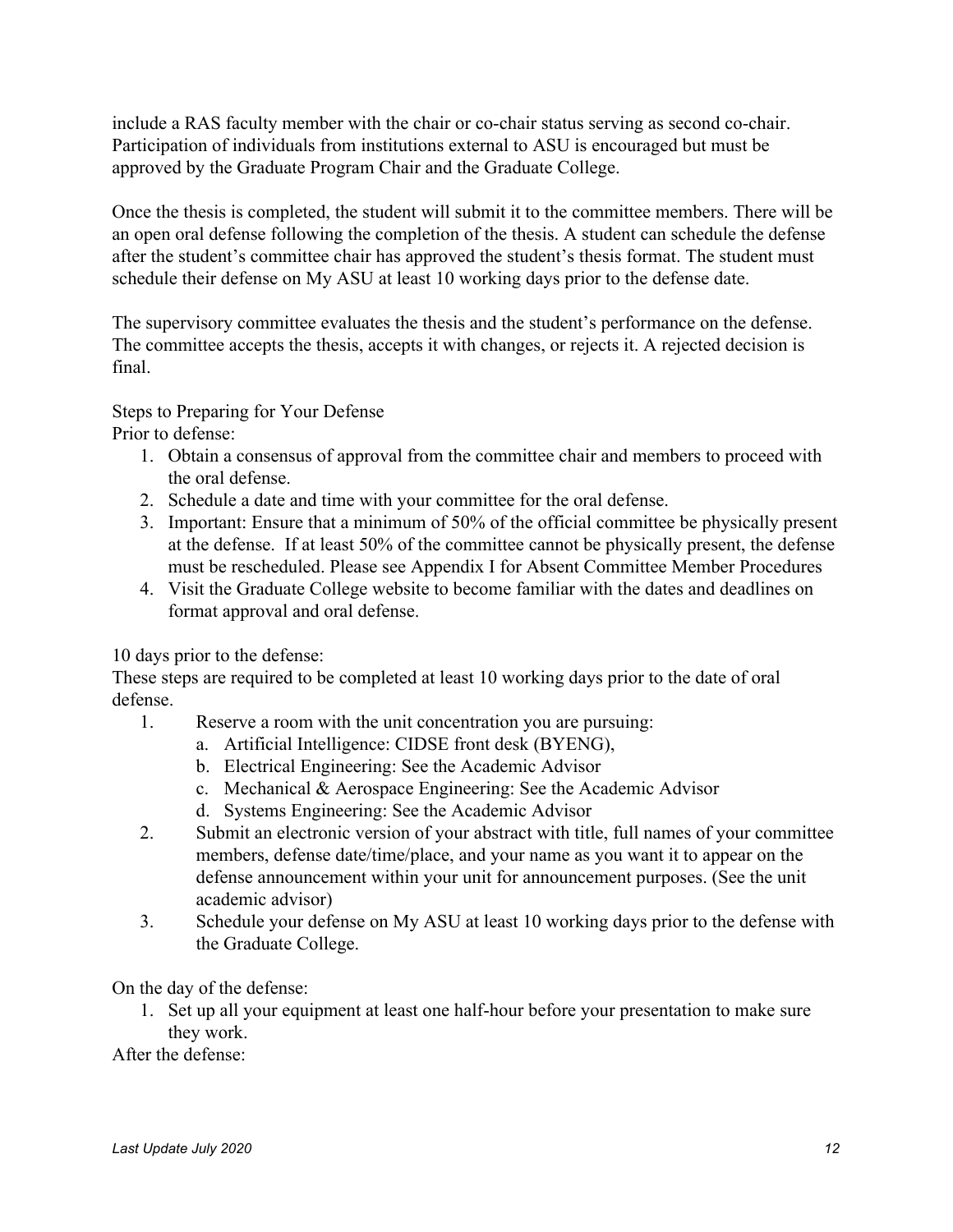- 1. Your committee will discuss the results of the exam with you and may have additional comments for you. In the end, the committee will make a recommendation: Pass, Pass with minor revisions, Pass with major revisions, or Fail.
- 2. A fail decision is final
- 3. Revisions are normal and are expected to be completed within one year. This includes remaining registered until the finished document has been uploaded to ProQuest.
- 4. Follow the steps on My ASU for uploading your final thesis through the Graduate College and ProQuest.

# **Applied Project**

An applied project is a research experience that is completed in a student's final semester under the guidance of an advisor who is a member of the RAS faculty:

<https://ras.engineering.asu.edu/faculty/>. Your faculty advisor will outline a set of deliverables that must be completed to satisfy your culminating event requirements. These would include a written report and short oral presentation delivered to the faculty advisor of the project at the end of the term. Credit is earned when the faculty advisor approves the written report and oral presentation.

You must be pre-approved to register for the applied project course, MAE 593/ EGR 593. If you are interested in pursuing an applied project, schedule an appointment with your academic advisor.

# **Portfolio**

The Portfolio is a sample of the significant projects that a graduate student has carried out during his/her graduate studies showcasing the quality of the graduate education he/she has received. Students choosing the MS portfolio option must select two significant projects from previously completed graduate RAS concentration coursework listed on their approved iPOS. When submitting the portfolio, students should include the following:

- A cover page which includes the student's name, program and date.
- An executive summary of each project, why each project was selected, and whether they were single or group projects. If group projects were chosen, students need to describe their individual contribution.
- The original projects. These can include PDFs, power points, and/or word documents.

The Graduate Program Chair will be solely responsible for judging the quality of the portfolio and determining if it is satisfactory for the required culminating event.

**Artificial Intelligence Concentration**: All students admitted to the MS (Non-Thesis) degree program must complete a project portfolio. The portfolio is a compilation of three completed projects that were finished in the concentration courses with a grade of "B" or better; students must write a portfolio report that includes the highlights of the three projects.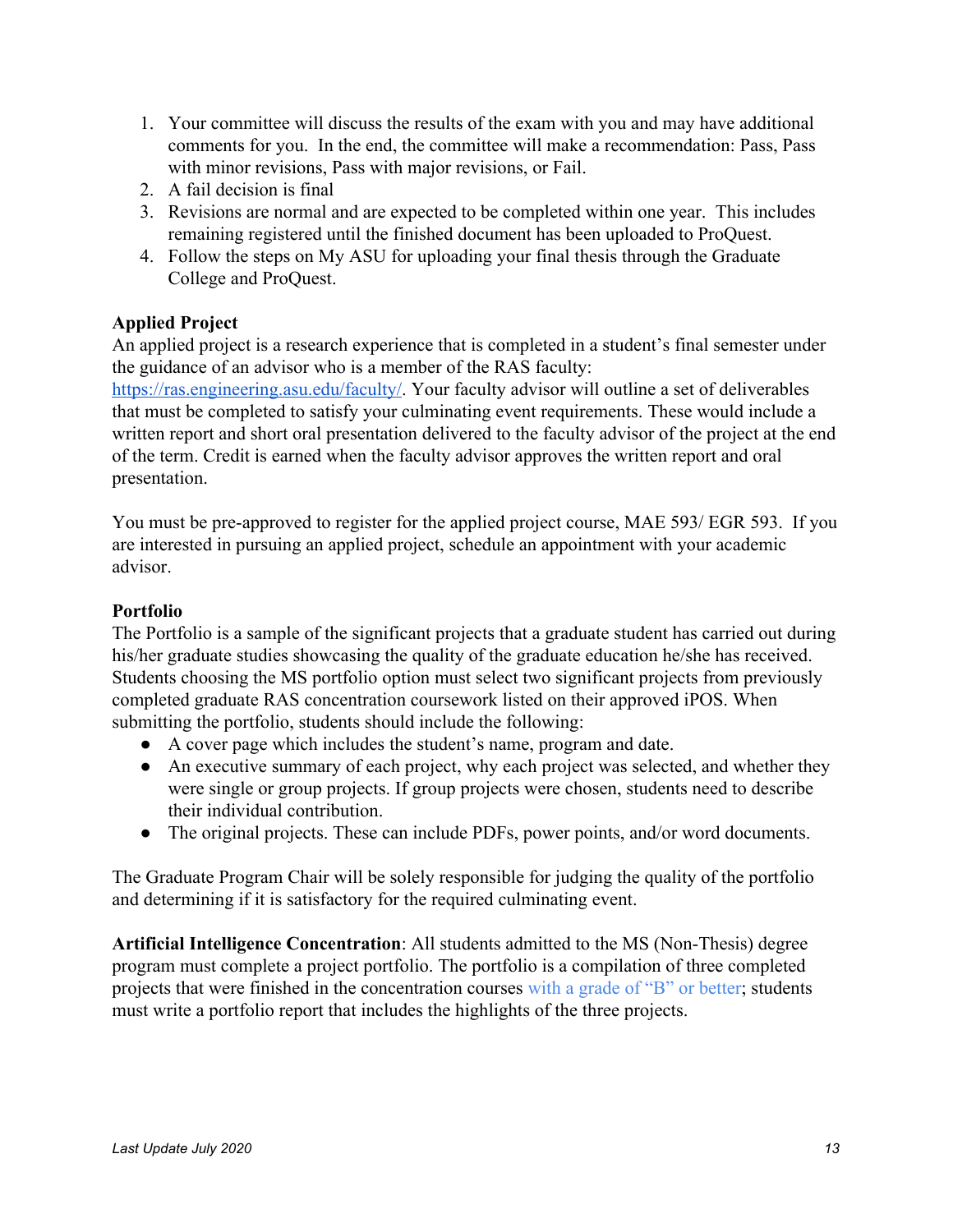# **Example Programs of Study**

| Concentration      | <b>Year 1 Fall</b>    | <b>Year 1 Spring</b>  | <b>Year 2 Fall</b>    | <b>Year 2 Spring</b> |
|--------------------|-----------------------|-----------------------|-----------------------|----------------------|
| Mechanical &       | $\bullet$ MAE 501     | $\bullet$ MAE 508     | $\bullet$ MAE 506     | $\bullet$ MAE 598    |
| Aerospace          | Linear Algebra        | Digital Control:      | Advanced              | Bio-Inspired         |
| <b>Engineering</b> | in Engineering        | Design and            | System                | Robots $(E, 3,$      |
|                    | (C, 3, Fa, Sp,        | Implementation        | Modeling,             | Sp)                  |
|                    | Su)                   | (Con, 3, Sp)          | Dynamics, and         | · Portfolio (Cul)    |
|                    | $\bullet$ MAE 547     | $\bullet$ EGR 598     | Control (Con,         |                      |
|                    | Modeling $&$          | Mechatronics          | $3$ , Fa)             |                      |
|                    | Control of            | Device                | $\bullet$ MAE 598     |                      |
|                    | Robots (C, 3,         | Innovation (E,        | Multi-Robot           |                      |
|                    | Fa, Sp)               | 3, Sp                 | Systems (Con,         |                      |
|                    | <b>EEE</b> 582 Linear | $\bullet$ EEE 591,    | $3$ , Fa)             |                      |
|                    | <b>System Theory</b>  | Python for            | $\bullet$ EGR 557     |                      |
|                    | (E, 3, Fa)            | Rapid                 | Foldable              |                      |
|                    |                       | Engineering           | Robotics $(E, 3,$     |                      |
|                    |                       | Solutions $(E, 3, 3)$ | FA)                   |                      |
|                    |                       | Sp)                   |                       |                      |
|                    |                       |                       |                       | $\bullet$ MAE 598    |
| <b>Systems</b>     | $\bullet$ MAE 501     | $\bullet$ MAE 547     | $\bullet$ EGR 598     |                      |
| <b>Engineering</b> | Linear Algebra        | Modeling $&$          | <b>System Control</b> | Bio-Inspired         |
|                    | in Engineering        | Control of            | and                   | Robots $(E, 3,$      |
|                    | (C, 3, Fa, Sp,        | Robots $(C, 3,$       | Optimization          | Sp)                  |
|                    | Su)                   | Fa, Sp)               | (Con, 3, Fa)          | · Portfolio (Cul)    |
|                    | $\bullet$ EGR 550     | $\bullet$ EGR 555     | $\bullet$ MAE 598     |                      |
|                    | Mechatronic           | Mechatronics          | Multi-Robot           |                      |
|                    | Systems (Con,         | Device                | Systems $(E, 3,$      |                      |
|                    | $3$ , Fa)             | Innovation            | Fa)                   |                      |
|                    | $\bullet$ EEE 586     | (Con, 3, Sp)          | $\bullet$ MAE 506 Adv |                      |
|                    | Nonlinear             | $\bullet$ EGR 557     | Sys Model,            |                      |
|                    | Control               | Foldable              | Dynamic,              |                      |
|                    | Systems $(C, 3,$      | Robots (Con, 3,       | Contrl $(C, 3,$       |                      |
|                    | Fa)                   | Sp)                   | Fa)                   |                      |
| <b>Electrical</b>  | $\bullet$ MAE 501     | $\bullet$ MAE 547     | • EEE 582 Linear      | • Comprehensive      |
| <b>Engineering</b> | Linear Algebra        | Modeling $&$          | <b>System Theory</b>  | Exam (Cul)           |
|                    | in Engineering        | Control of            | (Con, 3, Fa)          |                      |
|                    | (C, 3, Fa, Sp,        | Robots $(C, 3,$       | $\bullet$ MAE 598     |                      |
|                    | Su)                   | Fa, Sp)               | Multi-Robot           |                      |
|                    | $\bullet$ EEE 591     | $\bullet$ CSE 575     | Systems $(E, 3,$      |                      |
|                    | Feedback              | Statistical           | Fa)                   |                      |
|                    | Systems (Con,         | Machine               | $\bullet$ EEE 588     |                      |
|                    | $4$ , Fa, Sp)         | Learning $(E, 3, 1)$  | Design                |                      |
|                    | $\bullet$ EEE 591 DSP | Sp)                   | Multivari             |                      |
|                    | (C, 4, Fa)            | $\bullet$ MAE 598     |                       |                      |

C: Core, Con: Concentration, E: Elective, Cul: Culminating Experience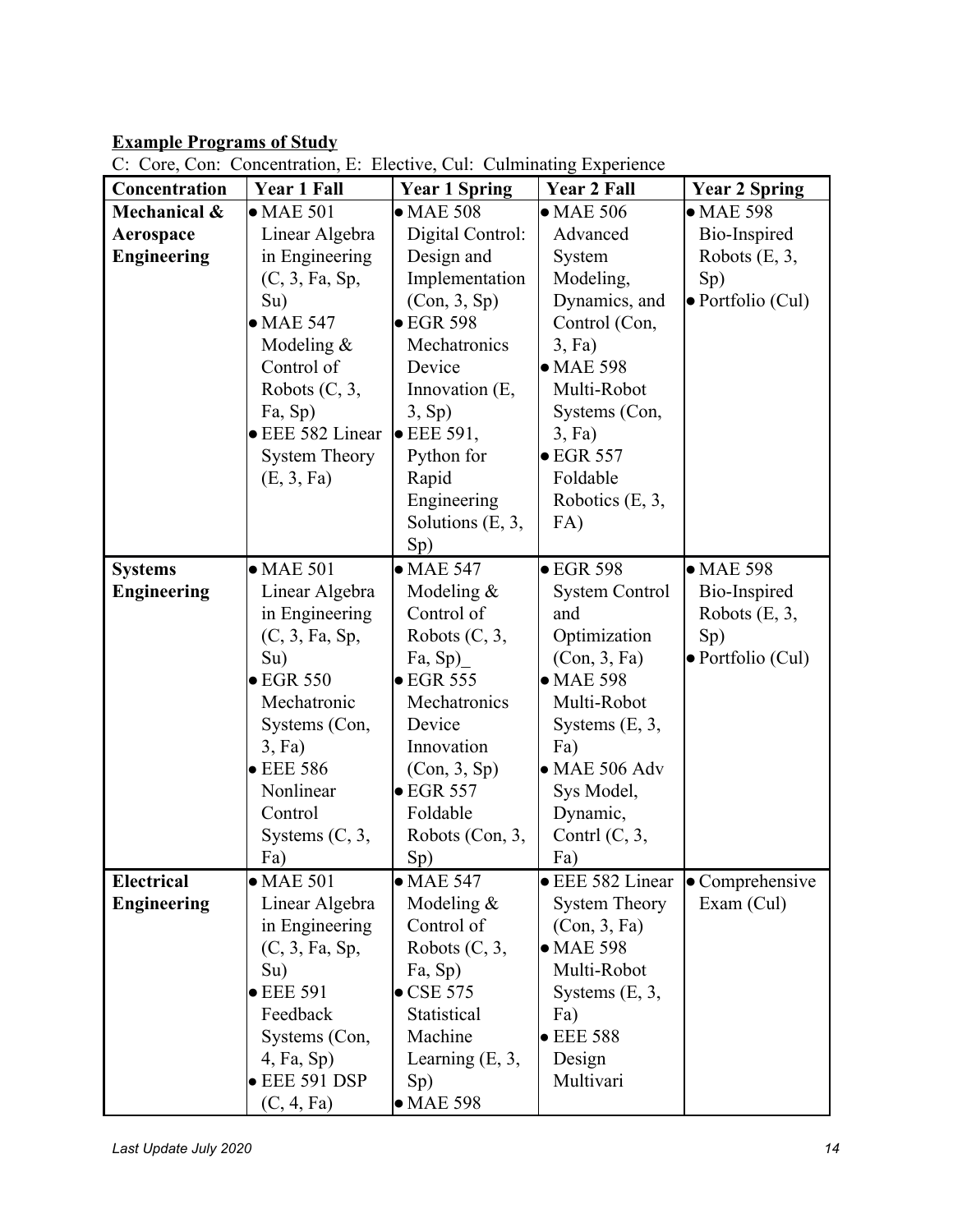|                   |                   | Bio-Inspired          | Control Sys (3,    |                           |
|-------------------|-------------------|-----------------------|--------------------|---------------------------|
|                   |                   | Robots $(E, 3,$       | $C$ , Fa)          |                           |
|                   |                   | Sp)                   |                    |                           |
| <b>Artificial</b> | $\bullet$ MAE 501 | $\bullet$ CSE 591/598 | $\bullet$ MAE 598  | $\bullet$ MAE 598         |
| Intelligence      | Linear Algebra    | Advances in           | Multi-Robot        | Bio-Inspired              |
|                   | in Engineering    | Robot Learning        | Systems $(E, 3,$   | Robots $(E, 3,$           |
|                   | (C, 3, Fa, Sp,    | (Con, 3, Sp)          | Fa)                | $Sp$ )                    |
|                   | Su)               | $\bullet$ CSE 522     | $\bullet$ CSE 551  | $\bullet$ Portfolio (Cul) |
|                   | $\bullet$ MAE 547 | Real-Time             | Foundations of     |                           |
|                   | Modeling $\&$     | Embedded              | <b>Algorithms</b>  |                           |
|                   | Control of        | Systems (Con,         | (Con, 3, Fa)       |                           |
|                   | Robots $(C, 3,$   | 3, Sp                 | $\bullet$ EEE 582  |                           |
|                   | Fa, Sp)           | $\bullet$ CSE 575     | Linear System      |                           |
|                   | $\bullet$ CSE 571 | Statistical           | Theory $(E, 3, 3)$ |                           |
|                   | Artificial        | Machine               | Fa)                |                           |
|                   | Intelligence      | Learning $(E, 3, 1)$  |                    |                           |
|                   | (Con, 3, Fa, Sp)  | Sp)                   |                    |                           |
|                   |                   |                       |                    |                           |

# <span id="page-14-0"></span>**Student Code of Conduct and Academic Integrity**

The highest standards of academic integrity are expected of all graduate students, both in the academic coursework and in their related research activities. The failure of any graduate student to meet these standards may result in serious consequences including suspension or expulsion from the university and/or other sanctions as specified in the academic integrity policies of individual colleges as well as the university.

Violations of academic integrity include, but are not limited to: cheating, fabrication, tampering, plagiarism, or aiding and/or facilitating such activities. At the graduate level, it is expected that students are familiar with these issues and each student must take personal responsibility in their work. Also, graduate students are expected to follow university guidelines related to the Student Code of Conduct. University policies related to academic integrity and code of conduct are available in the Office of Student Life at [https://provost.asu.edu/academic-integrity/policy.](https://provost.asu.edu/academic-integrity/policy)

# <span id="page-14-1"></span>**Program and University Procedures and Policies**

## <span id="page-14-2"></span>**Research Standards for Publication of Thesis**

Graduate research is the study of an issue that is of sufficient breadth and depth to be publishable in a concentration related journal. The effort should reflect a minimum of 750 hours of thoughtful work for a thesis. The research should follow the 'scientific method' and thus be both objective and reproducible. The thesis should demonstrate independent, original, and creative inquiry. There should be predefined hypotheses or developmental goals and objectives that are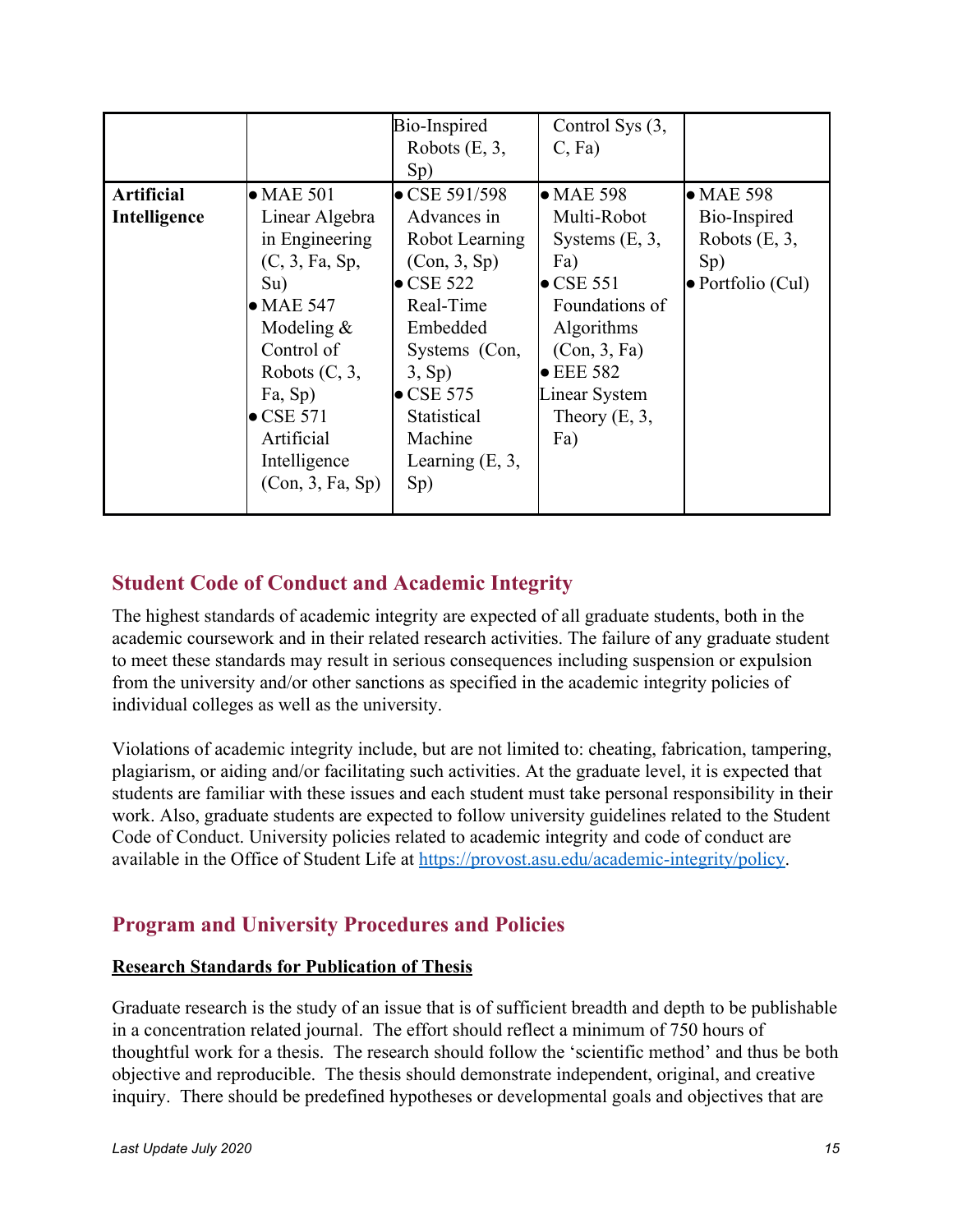measurable and can be tested. The document should demonstrate proficiency with written English and should conform to the Graduate College format guidelines.

## **Satisfactory Progress, Academic Probation, Progress Probation, and Removal from the Program**

Each semester, the program reviews students' files for satisfactory progress towards completion of the degree. All students are placed in one of four categories:

### **Satisfactory Progress**

Satisfactory progress means that the student does not have any academic and progress probationary issues. In addition to the probationary rules, satisfactory progress includes communication each semester with the student's faculty advisor regarding his or her progress.

### **Academic Probation**

Academic probation pertains to grades that might affect program and university policies including graduation. The following are notices/letters you will receive if one of these pertains to your academics:

- GPA below 3.0 in approved iPOS courses
- Overall post-baccalaureate (cumulative) GPA below 3.0
- Overall graduate (500 level or above) GPA below 3.0

### **Progress Probation**

Progress probation pertains to issues dealing with making progress towards a degree. The following are notices/letters you will receive if one of these pertains to your academics:

- Failure to complete core courses within the first year of study
- Failure to file the iPOS at the end of the first semester
- Failure to pass the Comprehensive Examination, Applied Project, or Portfolio
- Failure to make satisfactory progress towards completing the thesis, this includes

maintain regular contact with your thesis committee chair.

#### **Removal from the Program**

A student is recommended for removal from the program if he/she fails to meet the probationary standards placed upon him/her in the semester mentioned in the probationary letter. The student will receive a letter from the program explaining the reasons for the removal. The student will have 5 calendar days from the date of the letter to appeal the decision. The Graduate Programs Committee (GPC) will review the case and will make the necessary recommendation. The Graduate Program Chair, on behalf of the GPC, will provide a written explanation of the outcome. If the outcome is favorable, the student will have to meet all the outlined requirements at the end of the specified period. The student will be required to sign an agreement acknowledging the recommendations and the consequences if the requirements are not met. If the GPC recommends that the appeal is not granted in favor of the student, the Graduate Program Chair, on behalf of the GPC, will recommend to the Vice Dean of Academic Affairs to remove the student from the program. The Ira A. Fulton Schools Standards Committee reviews the student's case and makes the final ruling to the Associate Dean of Graduate College and the program. If the appeal is not granted in favor of the student, the Vice Dean of Academic and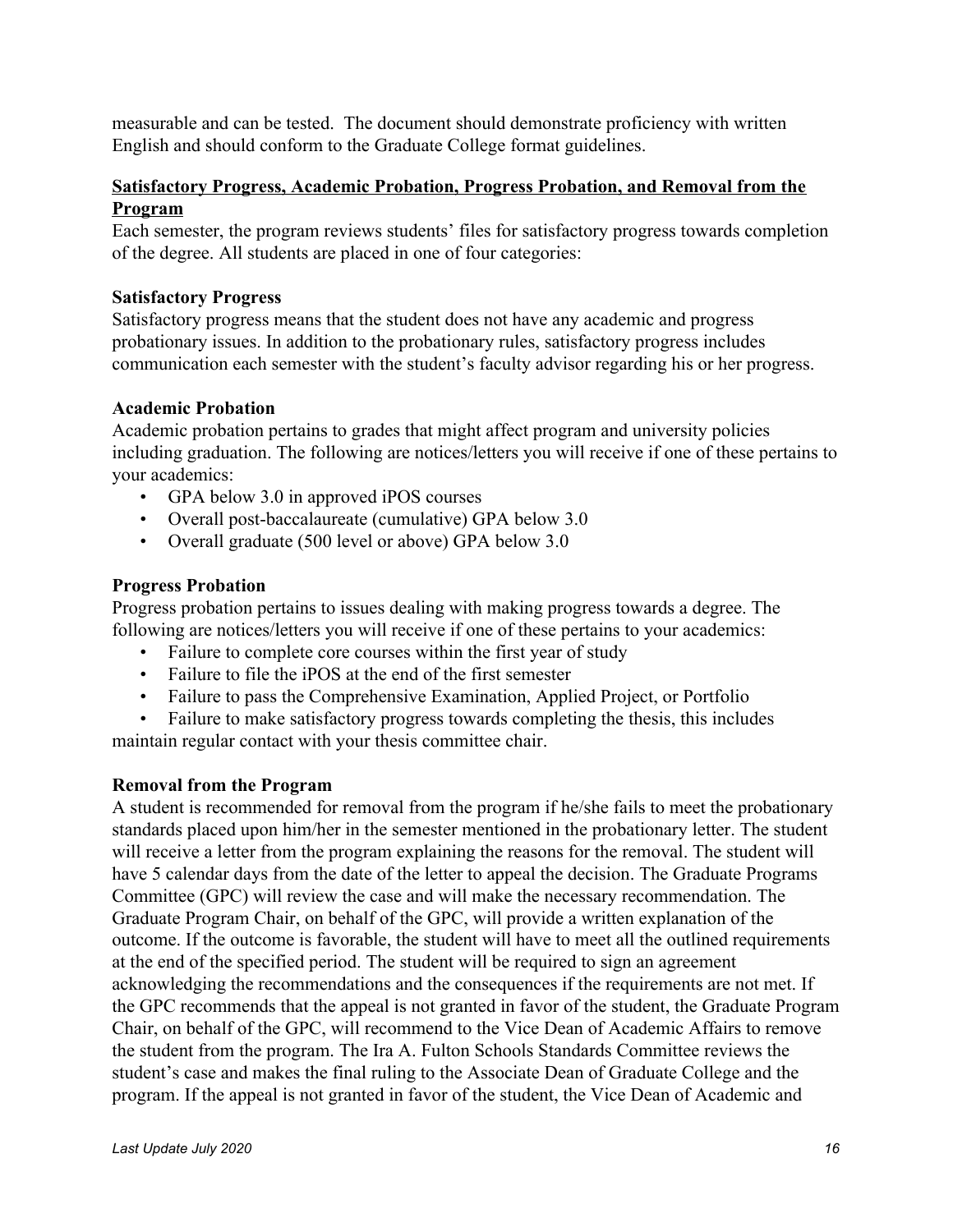Student Affairs will recommend to Graduate College to remove the student from the program. Graduate College makes the final decision to dismiss the student from the program. Please refer to the Graduate College website for policies and procedures or contact the graduate advisor in your respective concentration advising center.

### **Continuous Enrollment and Leave of Absence Policies**

Once admitted to a graduate degree program or graduate certificate program, students must be registered for a minimum of one credit hour during all phases of their graduate education, including the terms in which they are admitted and graduate. This includes periods when students are engaged in research, conducting a doctoral prospectus, working on or defending theses or dissertations, taking comprehensive examinations, taking Graduate Foreign Language Examinations or in any other way utilizing university resources, facilities or faculty time.

Registration for every fall semester and spring semester is required. Summer registration is required for students taking examinations, completing culminating experiences, defending theses or dissertations or graduating from the degree program.

To maintain continuous enrollment, the credit hour(s) must:

- o Appear on the student's Interactive Plan of Study, OR
- o Be research (592), thesis (599), or continuing registration (595), OR
- o Be a graduate-level course.

Grades of "W" and/or "X" are not considered valid registration for continuous enrollment purposes. "W" grades are received when students officially withdraw from a course after the drop/add period. "X" grades are received for audit courses. Additionally, students completing work for a course in which they received a grade of "I" must maintain continuous enrollment as defined previously. Graduate students have one year to complete work for an incomplete grade; if the work is not complete and the grade changes within one year, the "I" grade becomes permanent and will remain on the students' transcripts. Additional information regarding incomplete grades can be found at asu.edu/aad/manuals/ssm/ssm203-09.html.

#### **Leave of Absence**

Graduate students planning to discontinue registration for a semester or more must submit a Leave of Absence request via their Interactive Plan of Student (iPOS). This request must be submitted and approved before the anticipated semester of non-registration. Students may request a maximum of two semesters of leave during their entire program. Having an approved Leave of Absence by the Graduate College will enable students to reenter their program without reapplying to the university.

Students who do not register for a fall or spring semester without an approved Leave of Absence are considered withdrawn from the university under the assumption that they have decided to discontinue their program. Students removed for this reason may reapply for admission to resume their degree program; the application will be considered along with all other new applications to the degree program.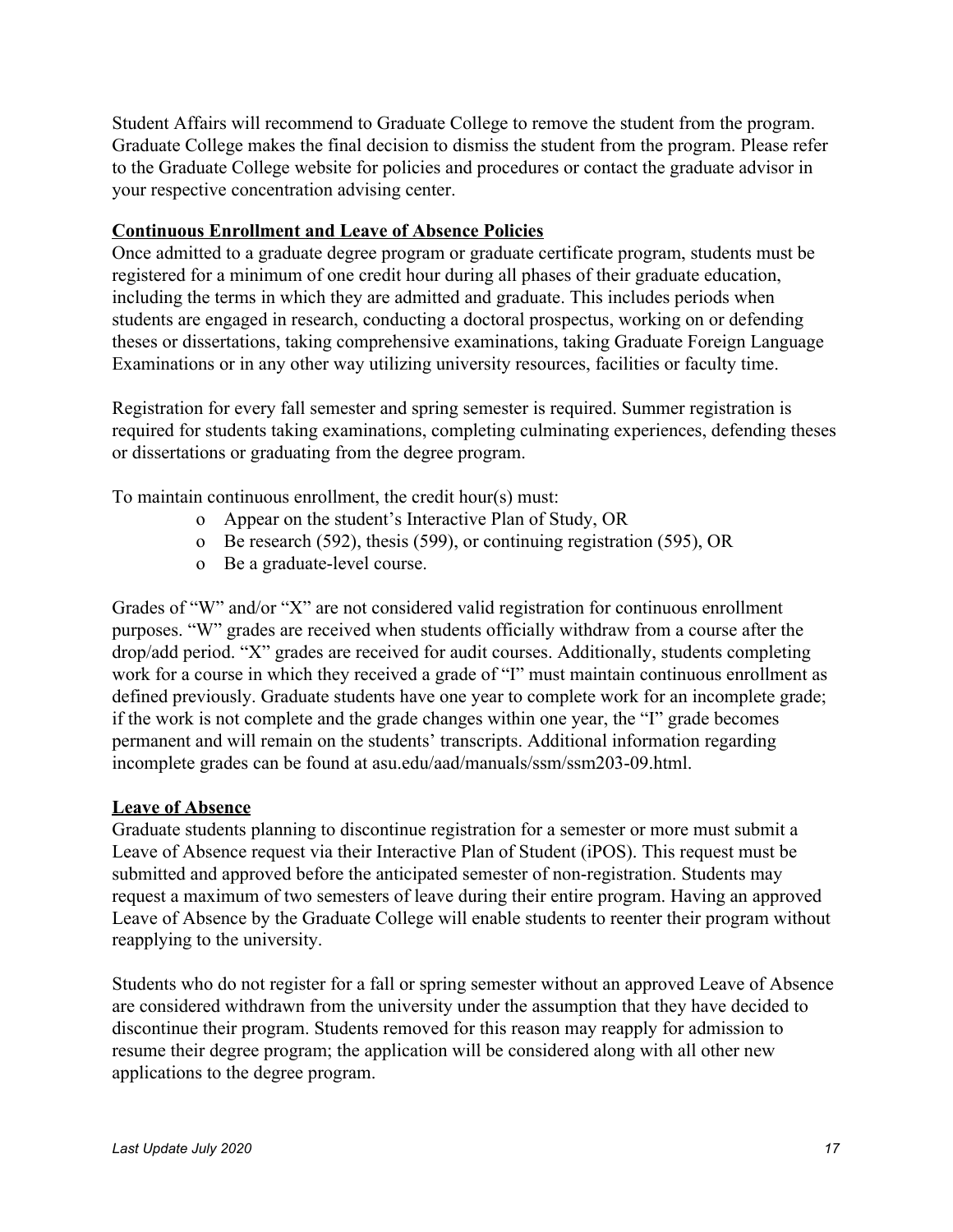Students with a Graduate College approved Leave of Absence are not required to pay tuition and/or fees, but in turn, are not permitted to place any demands on university faculty or use any university resources. These resources include university libraries, laboratories, recreation facilities, or faculty and staff time.

# **Maximum Time Limit**

All work toward an MS degree must be completed within six consecutive years. The six years begin with the semester and year of admission to the program. Graduate courses taken prior to admission that are included in the iPOS must have been completed within three years of the semester and year of admission to the program.

## **Concurrent Degrees**

A student may pursue concurrent master's degrees with prior written approval from the head of the academic unit for each degree program and the Graduate College office. A separate online application is required for each degree program. A maximum of 20 percent of the minimum total semester hours for the completion of both degrees may be common hours shared between the Plans of Study. The total number of hours common to both degree programs may vary from this maximum value only when the Graduate College has formally approved coordinated degree programs.

Coursework common to both programs must constitute a well-planned and meaningful part of each of the programs and may only include coursework completed after admission to both degree programs. In all cases, the guidelines below must be followed:

- 1. The student must maintain continuous enrollment as previously defined. Registration in both programs may be required each semester, please see the academic unit for specific satisfactory academic progress and program rules. Requests to maintain continuous enrollment forms will apply to both programs; students may not be registered for coursework in either program if approved.
- 2. Graduate credit transferred from another institution may be applied toward only one-degree program.
- 3. Culminating experiences (e.g. capstone courses, theses, applied projects) and comprehensive examinations cannot be shared between concurrent degree programs.
- 4. The six-year maximum time limit for completing degree requirements and graduation apply to each concurrent degree individually.

Refer to <http://graduate.asu.edu/policies-procedures> for the most recent Graduate College policies.

Pursuing two concurrent RAS degrees is not allowed in any of the concentrations.

# <span id="page-17-0"></span>**Curricular Practical Training (CPT) and Optional Practical Training (OPT)**

# **Curricular Practical Training**

Internship (CPT) is an academic experience usually obtained at off-campus work settings, allowing the student to apply knowledge and skills gained in various classes. It is intended as a unique, hands-on learning experience to provide students with several valuable skills that they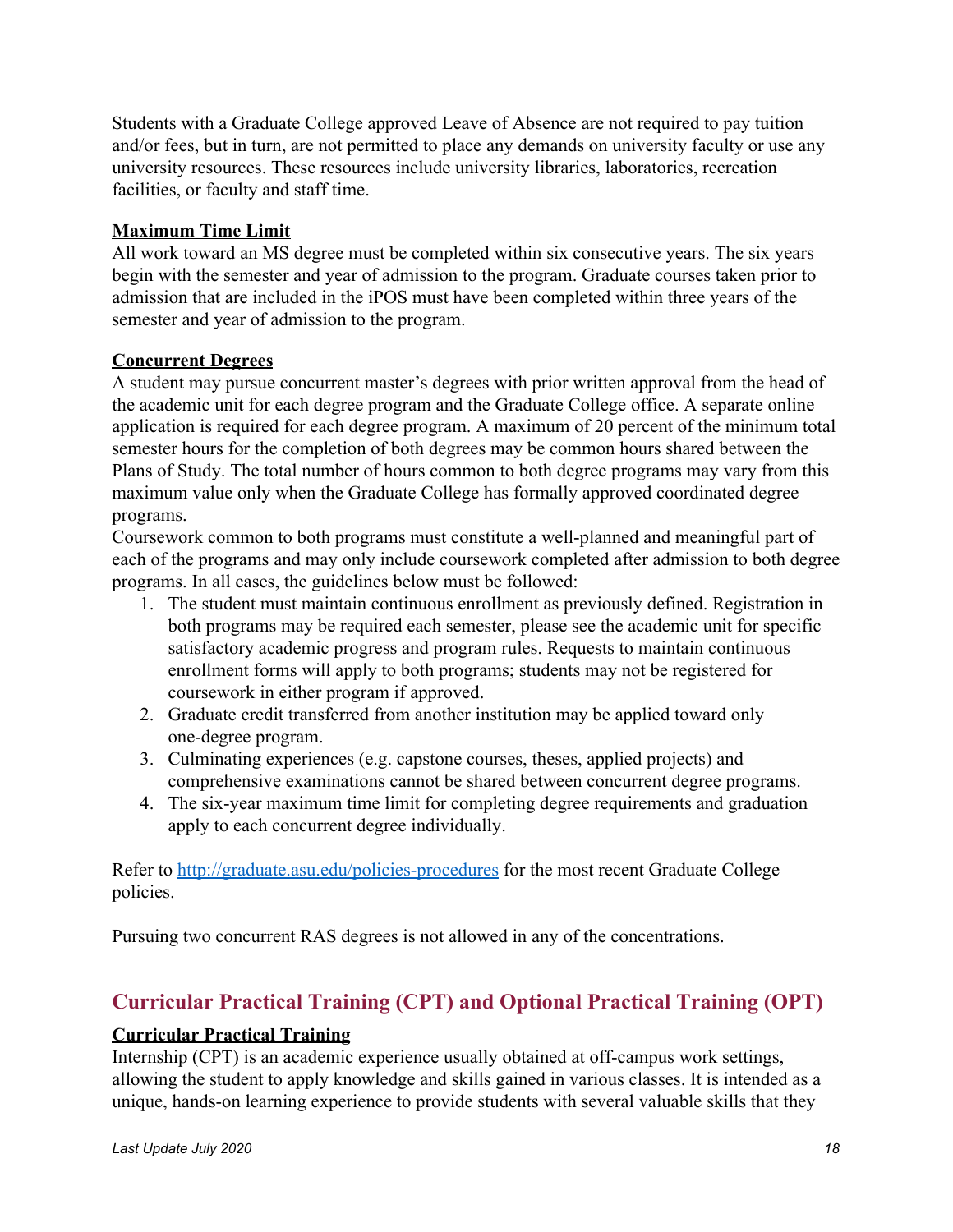can use upon graduation from their graduate degree programs. Accordingly, it is not available to full-time or part-time workers regularly employed by the company where the internship is proposed.

The internship (CPT) is available to both domestic and international students. International students need to be aware of immigration policies and regulations, which may jeopardize their academic status. It is strongly recommended for international students to consult with the International Students and Scholars Center (ISSC). Students will be required to submit the required documentation to obtain work authorization from ISSC.

The internship (CPT) experience (up to three 1-credit CSE 584/EEE 584/EGR 584/MAE 584) must be included as part of the student's Program of Study. It is highly recommended that the internship (CPT) course(s) be listed at the initial submission of the student's iPOS during the first semester of study.

Internship (CPT) should occur prior to the student completing the required 30 hours. CPT cannot be the only course remaining in the last semester of study. An internship course cannot be added to an approved iPOS once all coursework has been completed. Exceptions may be made if the internship is relevant to thesis research. The Graduate Program Chair will determine the need for a CPT internship in such cases in consultation with the Graduate Academic Advisor.

To be eligible for internship all students must be in good academic standing. Please refer to your department's specific policies and procedures for CPT processing. Students cannot be an RA or TA when they are participating in an internship.

All students (domestic and international) can participate in an out of state or an in-state internship, full time or part-time in the summer semester if **ALL of their GPA's are at least 3.0.**

During the regular Fall and Spring semesters, international graduate students in F-1 status must register for a minimum of nine (9) credit hours to maintain full-time status and be enrolled in a minimum six (6) credit hours of in-person, on-campus coursework at an ASU campus. A maximum of three (3) credit hours of online courses is permitted per ISSC's policies. During the fall and spring semesters, the internship must be located in Arizona. Out of state internships during the fall and spring semesters are not permitted unless you are working remotely and will be stationed in Arizona.

Internships cannot start before the semester or session students enroll in the CPT credit. For example, if you are interested in doing an internship in the summer semester, you cannot start working until the summer semester officially starts (1st day of classes). Exceptions are given to students who provide proper justification from the company supporting this request.

Internship end dates can be the last day of classes or continue until the day before classes start in the following semester (unless it is the student's final semester - contact your academic advisor). Refer to the [Academic Calendar](https://students.asu.edu/academic-calendar) for semester start and end dates.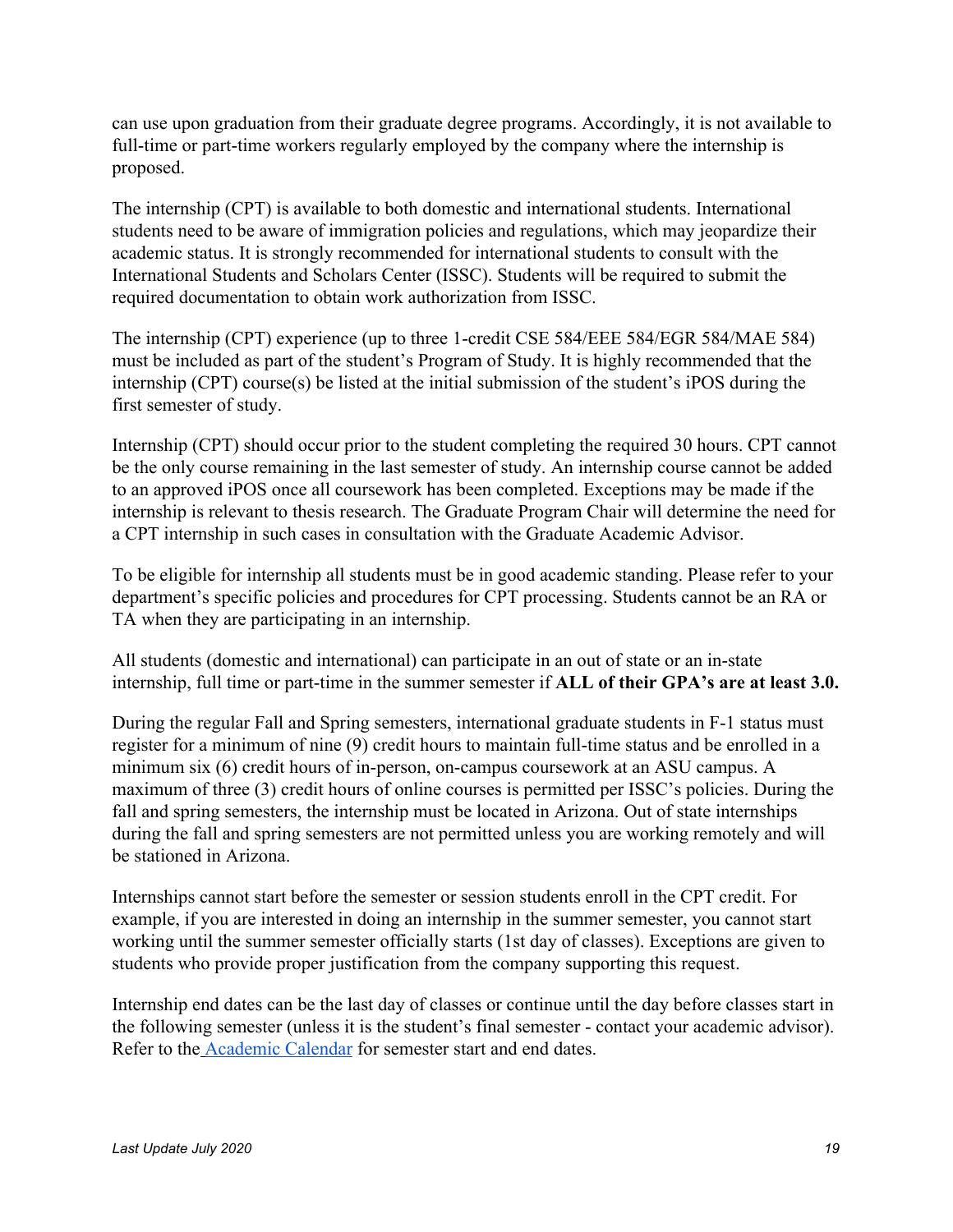Required documents and forms for the internship proposal must be submitted to the respective RAS concentration advising office two to four weeks before the beginning of the semester in which the internship is planned. Students will not be able to request late-add registration of the internship credit to their class schedule after the drop/add deadline of each semester.

## **Renege: (verb) to fail to carry out a promise or commitment**

It is unethical for students to continue to seek or consider other employment opportunities once an offer has been accepted. The RAS Program expects students to honor an acceptance and immediately stop all employment seeking activities.

Never accept a job and turn it down if "something better" comes along. Not only is it inconsiderate and unprofessional, but it also reflects badly on Arizona State University and might negatively impact another ASU student's opportunities with that employer. Also, employers communicate with each other, and you don't want to get a bad reputation.

After you have given your decision, careful consideration and accepted an offer, stop looking. Inform other employers who have extended offers that you have accepted another position. Don't accept further interview invitations or search further. Please refer to NACE's "[Playing](https://drive.google.com/a/asu.edu/file/d/12Qog76n05YvytsaHGaTdM6IV7gxudnPC/view?usp=sharing) Fair…Your Rights and [Responsibilities](https://drive.google.com/a/asu.edu/file/d/12Qog76n05YvytsaHGaTdM6IV7gxudnPC/view?usp=sharing) as a Job Seeker" to become familiar with Principles for Professional Practice.

Students who accept an offer from an organization and later renege the offer will be prohibited from requesting future internship opportunities pending a meeting with the Assistant Director.

## **Required report**

A two-page typed minimum final report is required before a grade and credit is given. The final report must be submitted to the internship supervisor for comments and then submitted for evaluation following the instructions on the RAS CPT website.

## **Optional Practical Training (OPT)**

Please visit the [International Students and Scholars Center](https://students.asu.edu/international/support/opt) website for details regarding OPT and Pre-OPT. Students must be in good academic standing and have an approved iPOS. A student does (Pre-) OPT at their own risk since if the student doesn't graduate in the semester indicated on the iPOS, no letter will be issued by advising to support a later graduation date unless the delay is for reasons beyond the control of the student.

# <span id="page-19-0"></span>**Financial Assistance Policies and Procedures**

## **Financial Assistance and/or Fellowships**

Students interested in funding should contact faculty members to inquire about their funded projects for potential hourly or assistantship positions. We also encourage our students to explore assistantships available outside of the program and the Fulton Schools of Engineering, as well as explore the Graduate College website.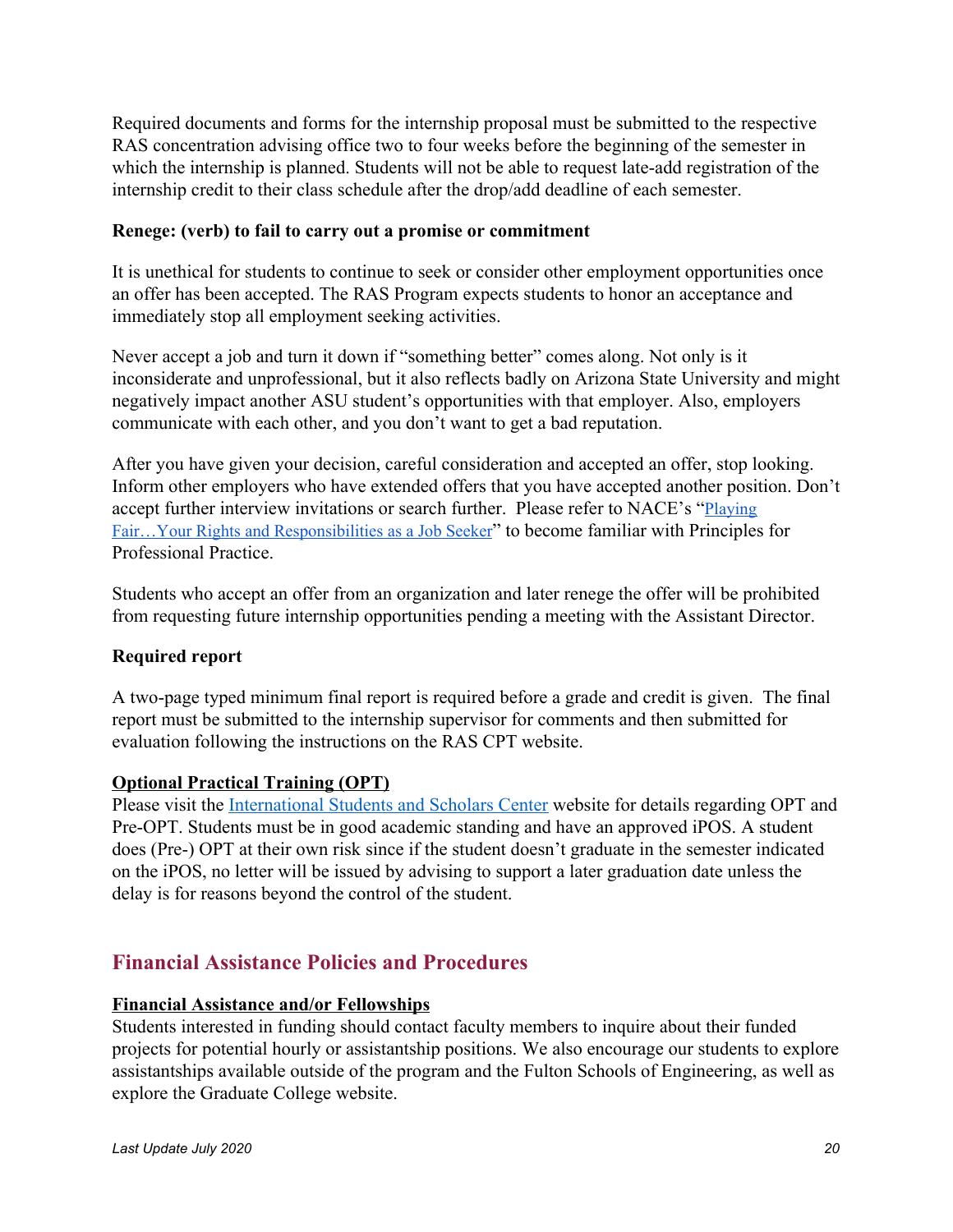## **Requirements for Research Assistants (RA) and Teaching Assistants (TA)**

Students awarded an assistantship within the Ira A. Fulton Schools of Engineering are required to be registered for 12 credit hours (no more, no less). Audit credit hours do not count towards the 12 credit hours. Students who obtain an assistantship outside the Ira A. Fulton Schools of Engineering are required to follow the policy of the unit that hires them.

TAs and RAs are treated as residents for tuition purposes. To be eligible for tuition remission, TAs, and RAs must be employed a minimum of 10 hours per week (25 percent Full Time Equivalency {FTE}). TAs/RAs working 10-19 hours per week (25-49 percent FTE) receive a 50 percent remission of tuition for the semester or summer session of their employment. TAs/RAs working 20 hours per week (50 percent FTE) do not pay tuition during the semester or summer session of their employment. In addition, the university pays the individual's health insurance premium for those TAs and RAs working 20 hours per week (50 percent FTE). The student is responsible for fees other than tuition.

TAs are required to meet English language proficiency requirements set by the University. Those requirements can be found on the [International Teaching Assistant](https://learnenglish.asu.edu/international-teaching-assistant) website from Global Launch. Each department handles TA hiring differently. Students should reach out to the department that they would like to be hired by for more information on how to apply for a TA position.

# <span id="page-20-0"></span>**Conduct and Conflict Resolution**

Being part of a large university creates opportunities to learn from a diverse instructor population with different teaching styles and modalities for delivering course content. Courses are offered by a diverse set of faculty including those who are research intensive, those whose primary responsibility is teaching, and part-time faculty who are working in the field. Based on enrollment or modality of the offering, faculty may also be supported by graduate student teaching assistants and graders. This diverse higher education delivery platform may differ significantly from the high-school experience, and while it provides an opportunity to expand the student's ability to learn and develop problem-solving skills, concerns and conflicts with requirements and instructors may occasionally arise. Students with instructional concerns should review and adhere to the following guidelines for attempting to resolve their issues. First and foremost, keep in mind that the faculty and advising staff are experienced, dedicated educators that are here to help you achieve your educational goals but at the same time they have a responsibility to ensure standards are maintained and student outcomes are achieved before graduation. The university culture recognizes the value of diversity in multiple dimensions as well as the presumption of expertise and academic freedom of the faculty.

## Communicate with your Instructor

If you have a difference of opinion with your instructor or teaching assistant (TA) or have concerns about technical or administrative aspects of the course, visit the instructor or TA during office hours or contact them via email (if you cannot visit them during the office hours). Express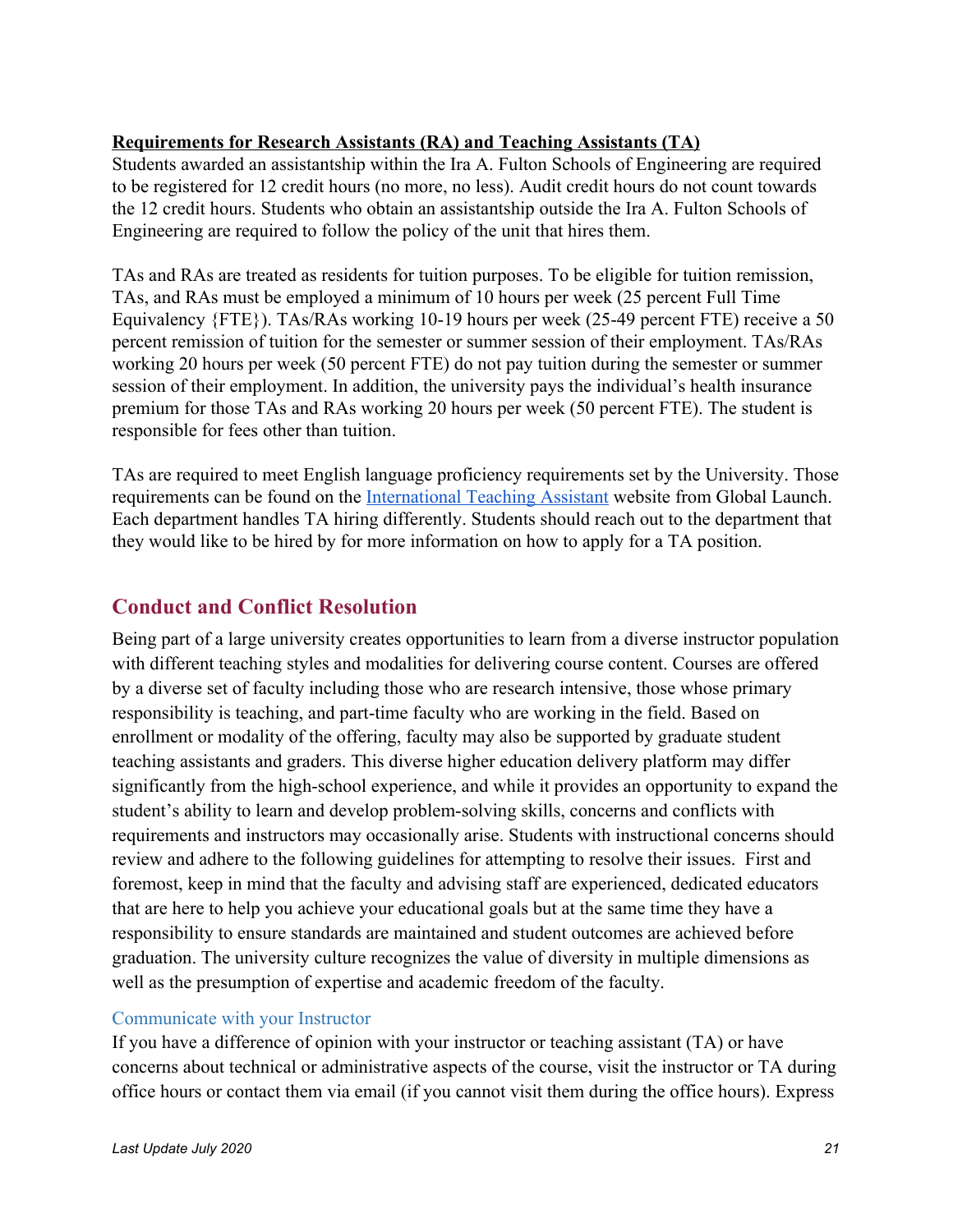your concerns clearly and respectfully and ask for help. Be sure to provide succinct information about what you have trouble understanding in the course or your concern. Instructors and TAs are here to help. Please remember that you are responsible for pre-requisite knowledge/skills required for a course and regularly studying the material taught in the course. The teaching staff may not be able to help you with your problem if you lack in the pre-requisite knowledge/skills or have not been keeping up with the course material. As a guideline, you should be spending three hours studying every week for each hour of course credit. Thus, you should schedule 8-10 hours of time each week to devote to each 3-credit course. In addition, make sure to resolve the issues as soon as they occur and maintain all documentation. For example, if the assignment instructions are not clear, get the clarification on the day the assignment is assigned and do not wait until the deadline of the assignment.

If, after communicating with your instructor or TA, you are still having problems in the course, connect with your academic advisor to understand your options moving forward.

## Connect with your Graduate Program Chair

If you are unable to resolve the concern after initial contact with the instructor or the TA, and you have met with your academic advisor, you should then connect with the Computer Engineering Program Chair (or the department offering the course). The Graduate Program Chair will confer with the instructor and/or TA to better understand the concern and try to resolve the problem. Please note that before meeting with the Graduate Program Chair you should have made a reasonable effort to meet with the course instructor (not just the TA) and get the issue resolved. When contacting the Graduate Program Chair provides all the relevant details such as the course syllabus, assignment handout, email exchange with the instructor, etc. so that the Graduate Program Chair can promptly act on your concerns. Please be brief and precise in the description of your concerns. In some cases, the Graduate Program Chair would like to meet you. When coming for the meeting, please bring along all the relevant documents.

If the instructional concern is not resolved with the Graduate Program Chair or the department offering the course, contact the Associate Dean of Academic Affairs office for the college offering the course for assistance.

#### Remain Focused

When faced with instructional concerns, it is important to remain focused on the rest of the course while addressing specific areas that are under review. Be sure to stay connected with your academic advisor if there are any changes in your situation.

NOTE:

- Misrepresentation of facts or disrespectful behavior when confronting your instructor or teaching assistant is considered an academic integrity violation.
- Maintain all documentation.
- Act proactively and promptly.